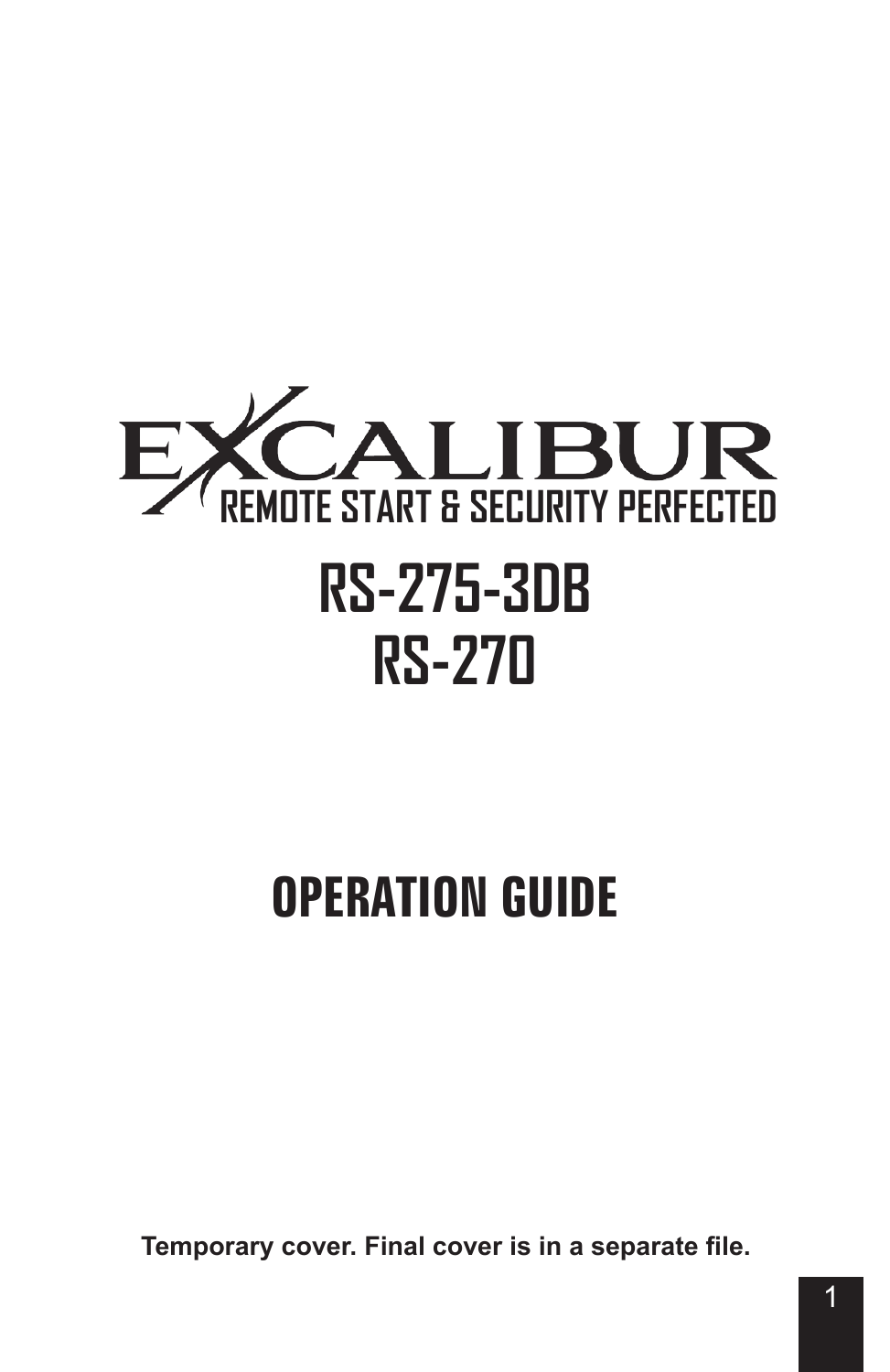## **Table Of Contents**



IF YOUR ANTENNA HAS THE ECHO 2-WAY READY LOGO, YOU CAN UPGRADE TO 2-WAY JUST BY ADDING A 2-WAY CONTROLLER, ASK YOUR DEALER ABOUT: **MODEL 1510-03 (LCD 2-WAY) MODEL 1511-03 (LED 2-WAY)**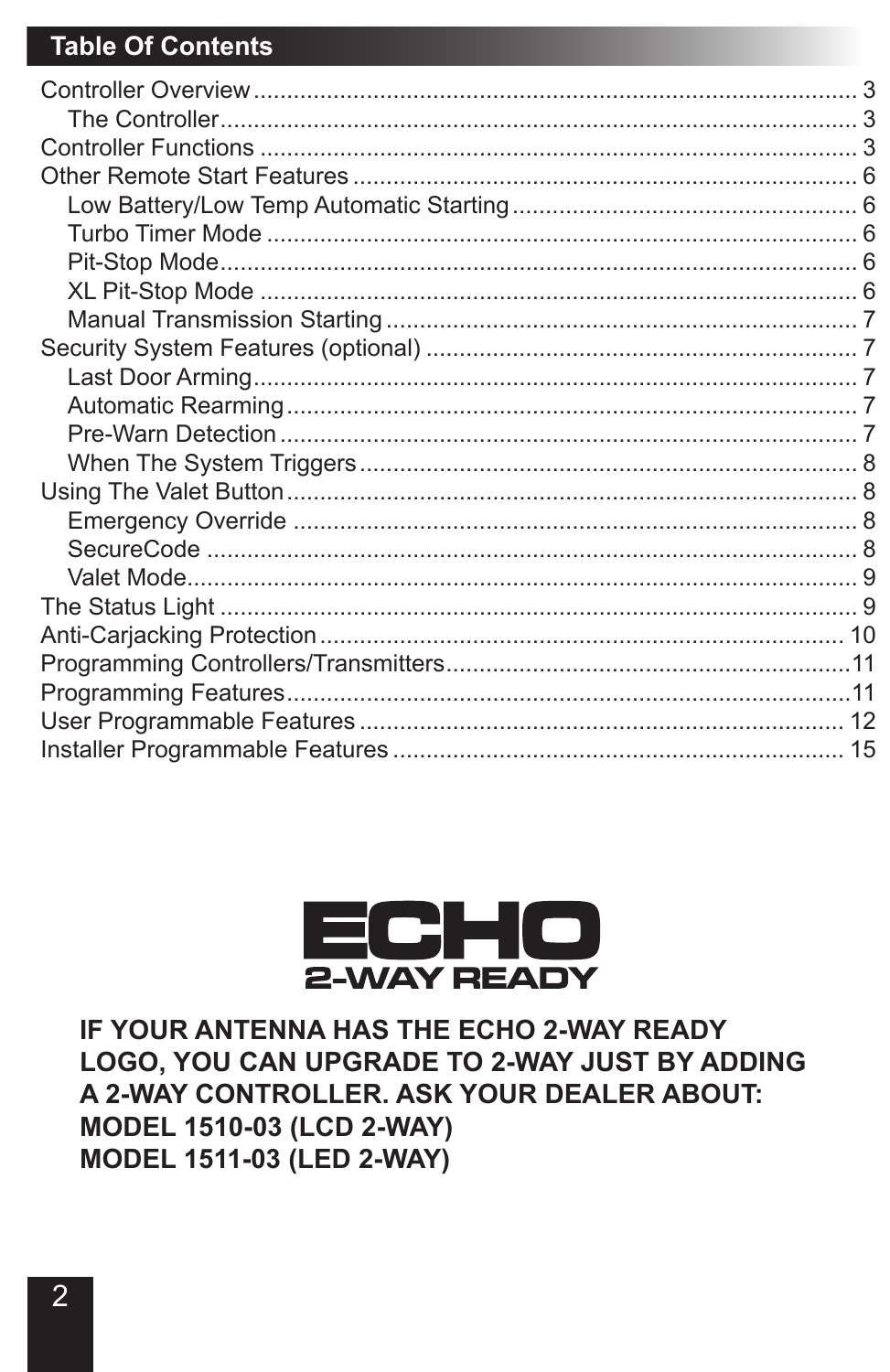### **THE CONTROLLER**



| <b>System</b>     | Controller(s) |        | <b>Batterv</b>             |                            |
|-------------------|---------------|--------|----------------------------|----------------------------|
| <b>RS-275-3DB</b> | 124-03 (x2)   |        | CR-2032 (1 per controller) |                            |
| <b>RS-270</b>     | 123-03        | 118-03 |                            | $CR-2016(x2)$ CR-2016 (x2) |

#### **Transmitter battery replacement:**

Remove the small screw from the lower back case, and separate the transmitter halves. Replace the batteries and reassemble the transmitter case.

**Call your dealer or visit www.caralarm.com to order replacement controllers.**

## **Controller Functions**

**LOCK / ARM:** Press and release the LOCK/UNLOCK button.



• THE SIREN WILL CHIRP & THE PARKING LIGHTS WILL FLASH ONCE.

*1-BUTTON REMOTE: PRESS START FOR 1 SECOND*

**UNLOCK / DISARM:** Press and release the LOCK/UNLOCK button.



THE SIREN WILL CHIRP TWICE & THE PARKING LIGHTS WILL FLASH TWICE.

*1-BUTTON REMOTE: PRESS START FOR 1 SECOND*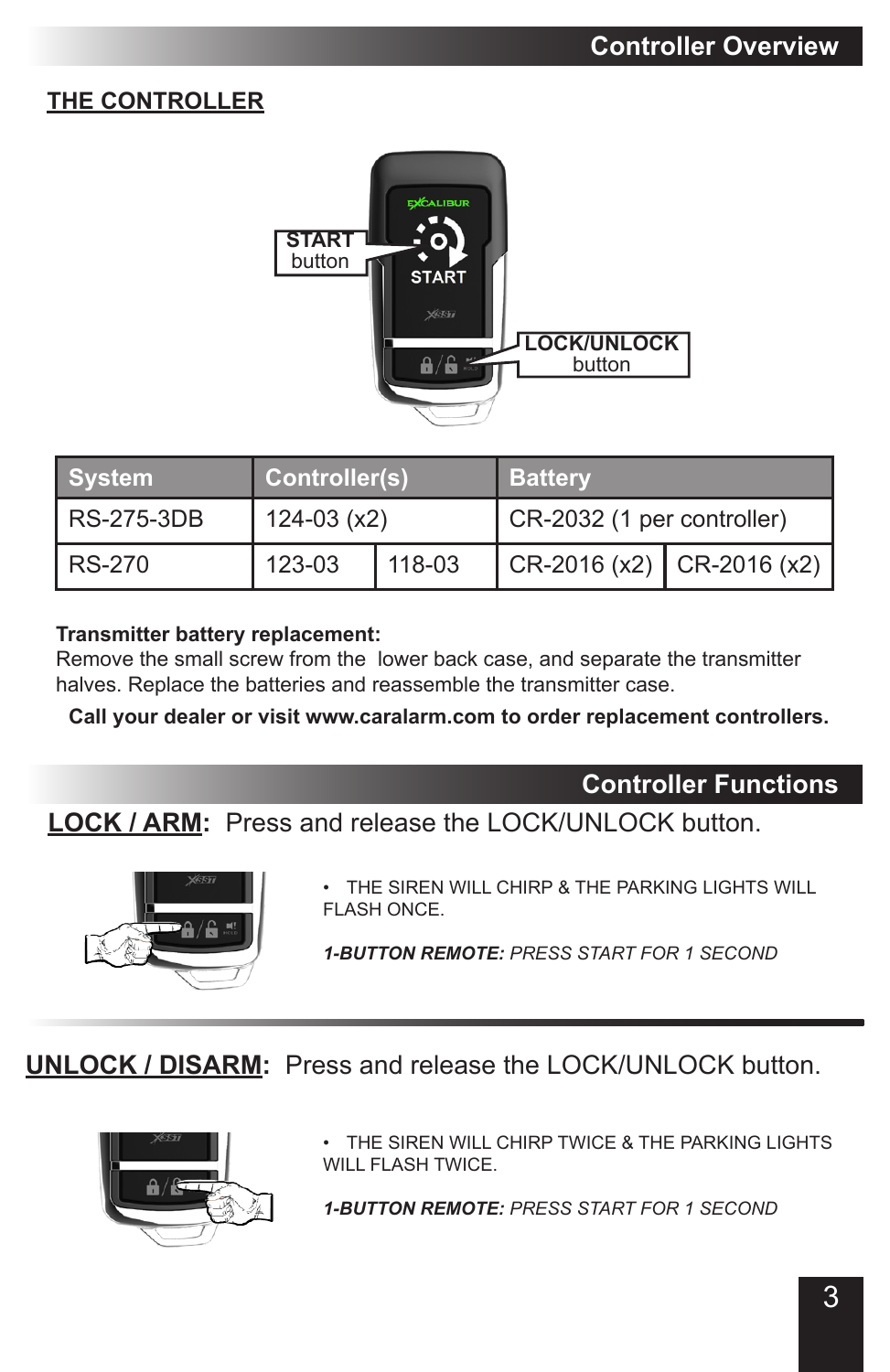## **TRUNK RELEASE / CHANNEL 2:** Press the LOCK & START buttons for 3 seconds.



• THE SYSTEM WILL UNLOCK/DISARM AND THE TRUNK WILL OPEN (IF EQUIPPED).

*1-BUTTON REMOTE: NOT AVAILABLE*

**REMOTE START:** Press and release the START button twice within 5 seconds (see user feature #8 to change).



- THE PARKING LIGHTS WILL FLASH ONCE AND THE STATUS LIGHT WILL FLASH RAPIDLY.
- THE SYSTEM WILL PROCEED TO START THE ENGINE.
- ONCE THE ENGINE IS RUNNING, THE PARKING LIGHTS WILL TURN ON AND THE STATUS LIGHT WILL FLASH SLOWLY.
- If the engine stalls, the system will make up to 3 more attempts.
- Each time you park, set the climate controls to give you the desired interior temperature when you use the remote start.
- The engine will run for the preset run time (see user feature #1).
- **• Run Time Extender**: Press the START button one time during remote start to restart the engine run timer. The timer will restart.

**NOTE: This can only be used once per remote start cycle.** 

• If you decide not to drive your vehicle, you can turn off the remote start using the same method to turn it on (Default = press START twice in 5 seconds).

**NOTE: If user feature #8 is programmed for 1 press, the 1st press = Run Time Extender so an additional press is required.**

• Upon entering the vehicle during remote start mode, turn the ignition key to the "ON/RUN" position (**NOT START!!**). When you press the brake pedal, the remote start will turn off allowing the ignition key to take over.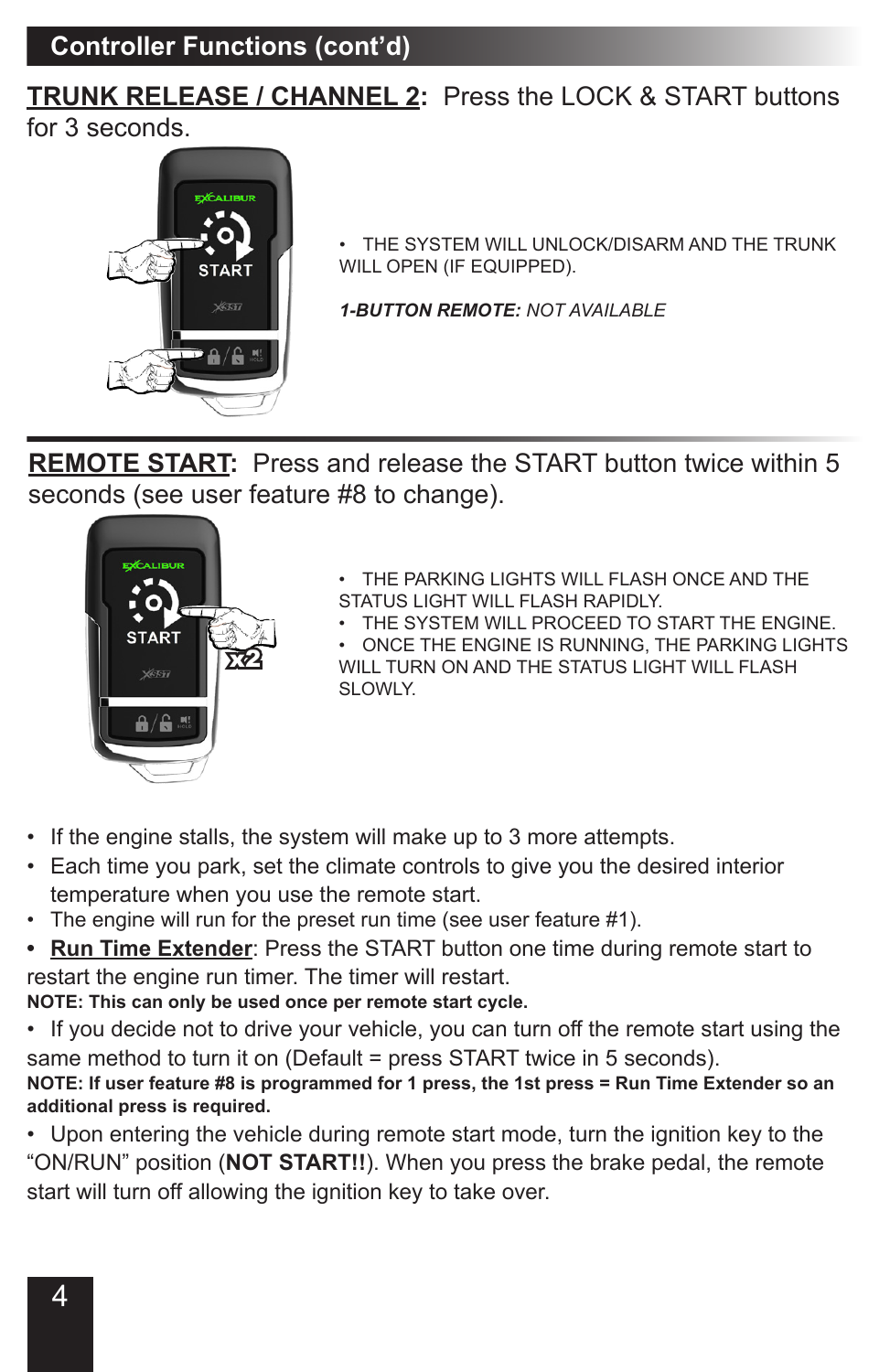## **PANIC:** Press and hold the LOCK/UNLOCK button for 3 seconds.



• THE SIREN/HORN WILL SOUND, THE PARKING LIGHTS WILL FLASH, AND THE DOORS WILL LOCK OR UNLOCK DEPENDING ON CURRENT SYSTEM STATE.

*1-BUTTON REMOTE: NOT AVAILABLE*

**SILENT ARM / DISARM:** Press and release the LOCK/UNLOCK & START buttons twice in 5 seconds.



• THE PARKING LIGHTS WILL FLASH, AND THE DOORS WILL LOCK/ARM OR UNLOCK/DISARM DEPENDING ON THE CURRENT SYSTEM STATUS.

*1-BUTTON REMOTE: NOT AVAILABLE*

**SENSOR BYPASS:** Press and release the START & LOCK/UNLOCK buttons within 5 seconds of locking/arming the alarm system.



THE SYSTEM WILL GIVE ONE CHIRP, AFTER LOCKING, TO INDICATE THE SENSOR IS BYPASSED.

*1-BUTTON REMOTE: NOT AVAILABLE*

**LOW VOLTAGE/TEMP AUTO START:** Perform UNLOCK, LOCK, then press START once within 5 seconds.



• THE SYSTEM WILL GIVE ONE CHIRP TO INDICATE THE LOW VOLT/LOW TEMP(15° F ONLY) AUTOSTART IS ACTIVATED. SEE PAGE 7 FOR MORE INFO.

*1-BUTTON REMOTE: NOT AVAILABLE*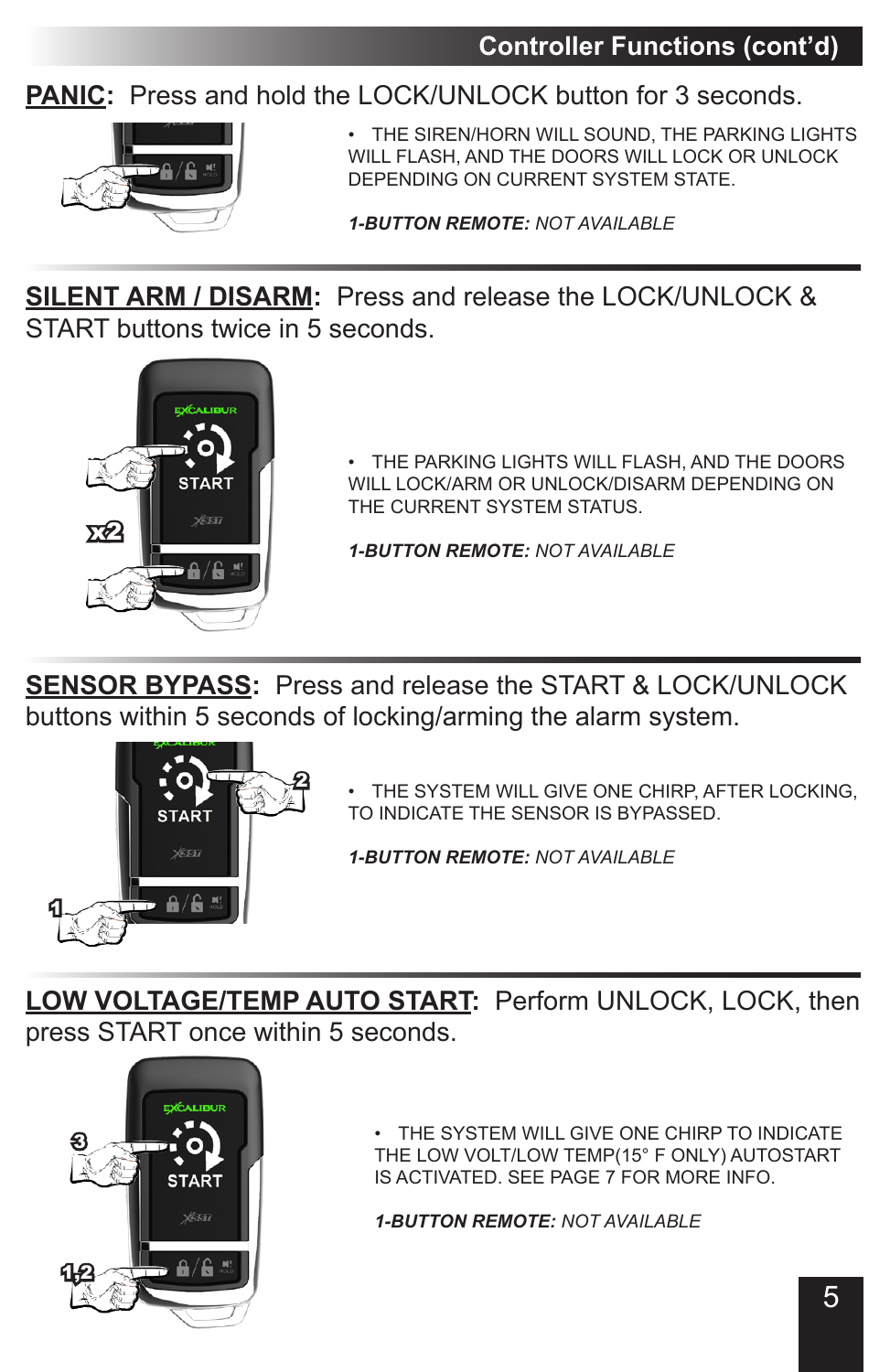## **Other Remote Start Features**

## **LOW BATTERY/LOW TEMP AUTOMATIC STARTING**

This feature will automatically start the engine if the vehicle battery drops below 11 volts or the interior temperature drops to 15 (or 32) degrees fahrenheit. You must activate these features each time you park your car to use them.

#### **Method 1 - Valet Switch**

• Turn the ignition switch "on", then "off" (engine not running), and within 7 seconds press the valet switch twice. If there is a 2 second delay without additional valet button presses, the siren will chirp 3 times activating low voltage start mode.

• To activate low temp starting, enter low voltage start mode as described above then immediately after the horn honks, press the valet switch 1 time (15 degrees) or 2 times (32 degrees) within 5 seconds. The siren will chirp to confirm your selection.

#### **Method 2 - With The Controller (Low Volt & Low Temp. @ -15°F Only)**

• Within 5 seconds of performing UNLOCK, then LOCK, press the START button. The siren/horn will chirp to confirm.

**NOTE:** When low temp start mode is activated, low voltage start is also activated. These features will operate once every two hours until the ignition key is turned "ON".

#### **TURBO TIMER MODE**

It is typically recommended that vehicles equipped with turbocharged engines allow the engine to idle after driving to cool the turbocharger. When Installer Programmable Feature #10 is ON, the system will automatically keep the engine running as follows:

• With the engine running, hold the brake pedal and engage the parking

brake. When the brake pedal is released, the system will keep the engine running for the programmed time (1, 2, or 3 minutes).

• Turbo Timer can be bypassed by turning the engine off before engaging the parking brake. If it's already engaged, step on the brake pedal to turn the engine off.

#### **PIT-STOP MODE**

This feature allows you to leave your engine running for making quick errands. To use this feature, have the engine running normally from the ignition switch and your foot off the brake pedal. Press the Valet Switch twice; the parking lights will flash and the ignitions will turn on. Turn the key off and the engine will remain running for the programmed run time. Run time extender can be used in this mode.

#### **XL PIT-STOP MODE**

This feature allows you to leave your engine running for making quick errands. To use this feature, have the engine running normally from the ignition switch and your foot off the brake pedal. Press the Valet Switch 6 times; the parking lights will flash and the ignitions will turn on. Turn the key off and the engine will remain running for 12hrs. Run time extender can be used in this mode allowing a run time up to 24hrs. This is ideal for commercial refrigeration trucks, cleaning vans, vehicles w/ PTO, etc.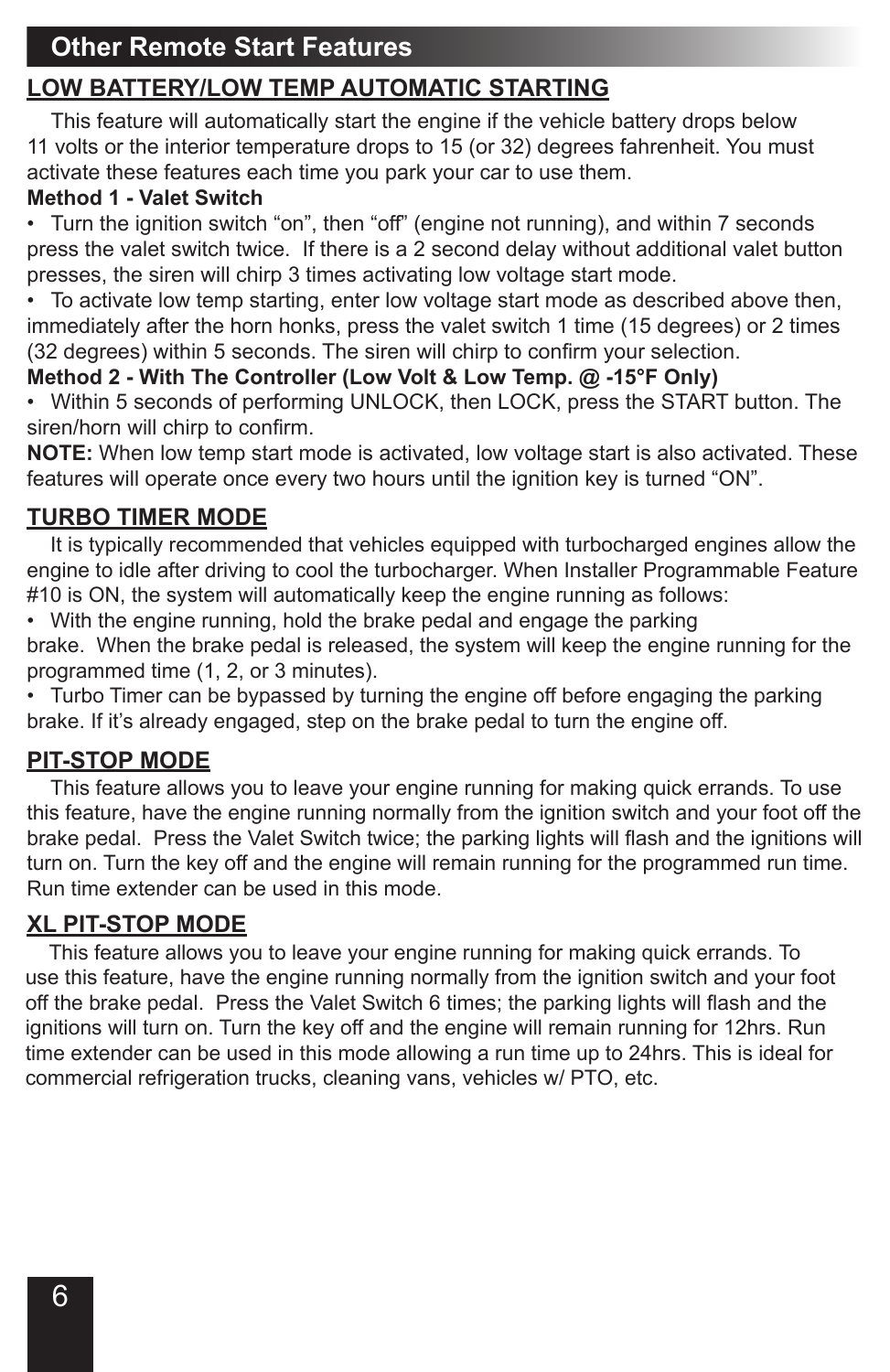### **MANUAL TRANSMISSION STARTING**

Remote starting with a manual transmission requires that you ensure the gear selector is in NEUTRAL. There are 2 available methods.

#### **METHOD #1 - 3D MOTION SENSOR:**

Some models are equipped with a 3D motion sensor built into the antenna (optional sensors are available as an upgrade). Whenever remote start is activated, this sensor is monitored for vehicle movement. If the vehicle moves just a few inches when the engine is cranking, it will instantly turn the engine off. This safety feature allows you to enjoy remote start without performing reservation mode as described below.

#### **METHOD #2 - RESERVATION MODE:**

For extra safety, installer feature #11 can be turned on which requires you to perform a setup procedure that ensures the transmission was left in neutral when you park your vehicle. This must be performed each time you leave your vehicle to use remote start later. To do so, follow these steps:

1) With the engine running via the ignition switch, hold the brake pedal, apply the parking brake, then release the brake pedal.

2) Use the transmitter as if you were activating remote start (default: press START twice). The status light will start to flash slow.

3) Turn off the ignition key and exit the vehicle.

4) Press LOCK on the transmitter. The engine will shut down (unless turbo timer is on) and the status light will flash every 2 seconds (ready to be remote started).

**NOTE: Manual transmission starting is canceled if you enter the vehicle after performing the setup procedure.**

## **Security System Features (optional)**

#### **LAST DOOR ARMING**

This system can be configured to arm automatically when all the vehicle's doors are closed (see user feature #9). When this feature is utilized, the siren/horn will chirp once when all of the doors are closed. At that point, it will start a 30 second countdown (indicated by a fast flashing status light). After 30 seconds, the system will arm (and lock the doors if configured to do so). During the 30 second arming delay, if a point of entry is opened, the countdown will pause until all entry points are closed again. Turning ON the ignition key will cancel the last door arming sequence until the key is turned off and the doors are all closed once again.

#### **AUTOMATIC REARMING**

This automatically rearms the alarm if the system is disarmed from the remote (see user feature #10). When disarmed by remote, the system will start a 90 second countdown (fast flashing status light) to arm the system. This is useful if the controller accidentally disarms the system when it's kept in a purse or pocket where other items could potentially press the buttons. ENHANCED AUTO REARM allows you to cancel the countdown by pressing UNLOCK a second time within 5 seconds of the first press to disarm the alarm.

#### **PRE-WARN DETECTION**

This system's impact sensor is designed, in addition to detecting a full impact, will warn away potential violators when it detects a light impact to the vehicle. The system will respond by chirping the siren/horn 3 times and locking the doors.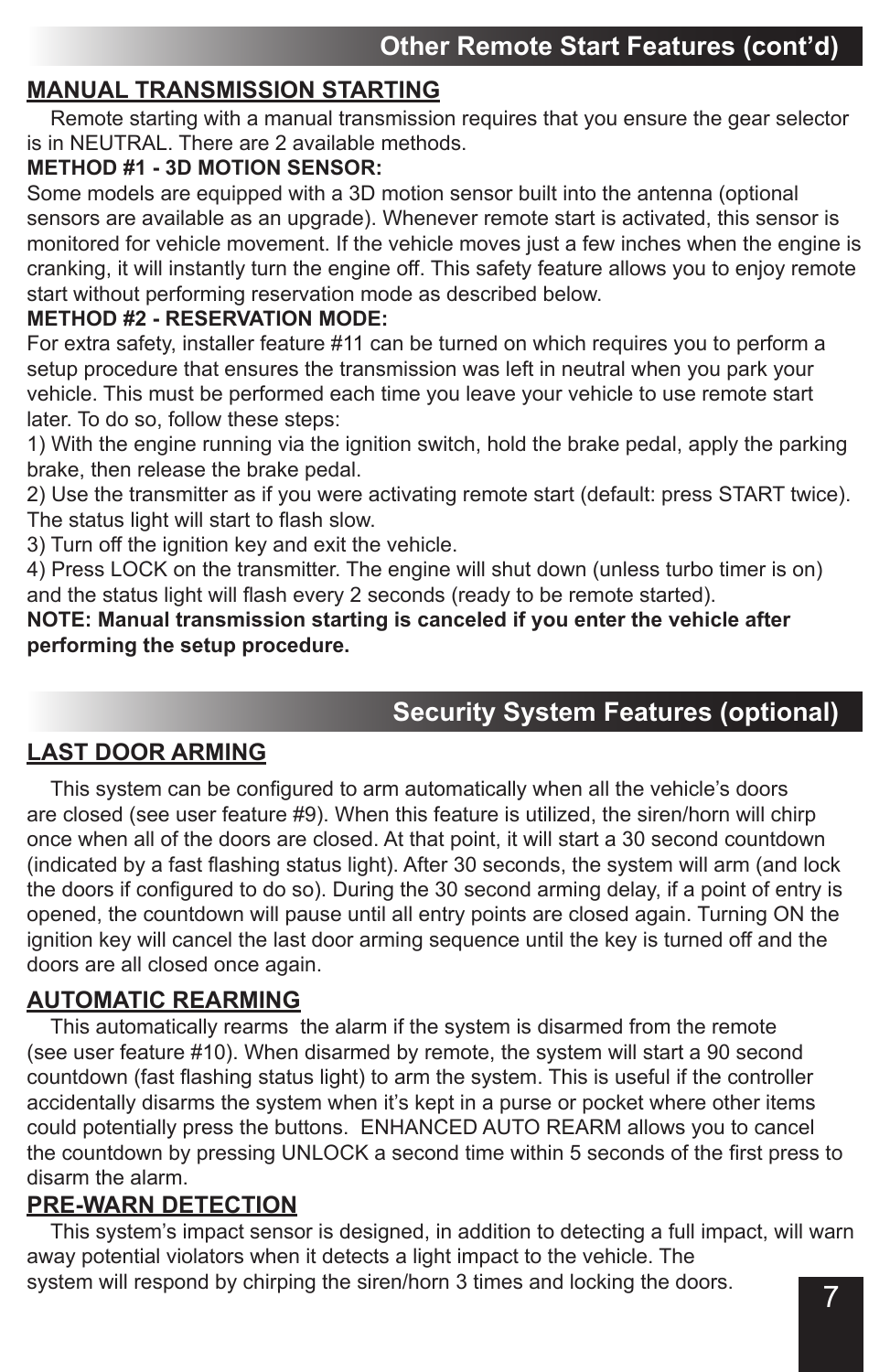## **Security System Features (cont'd)**

### **WHEN THE SYSTEM TRIGGERS**

It will sound the siren/horn and flash the parking lights for 30 seconds (programmable). When disarming after a trigger event, the siren/horn will chirp 4 times and the parking lights will flash 4 times instead of the standard 2 times.

**LOCK ON TRIGGER:** If a door is opened when the system is triggered, it will wait until the door is closed again, then lock the doors. This feature combats "slim jim" type devices. **STORM SAFE MODE:** When the system is triggered, pressing the LOCK/UNLOCK button will stop the alarm from sounding but will leave the doors locked.

**NUISANCE PREVENTION:** If the system pre-warns 5 times within 15 minutes, it will bypass the zone for the remainder of the 15 minutes before rearming the pre-warn zone. Additionally, if a full trigger zone is left open, the system will trigger a total of 3 times before bypassing the zone. Once the zone is closed again, it will re-arm that zone.

## **Using The Valet Button**

#### **EMERGENCY OVERRIDE**

If you were to lose or break your controller, you'd need to perform an emergency override to disarm the system and use your vehicle. To do so, use the following steps: **STEP 1** - Enter the vehicle (the alarm should sound).

**STEP 2 - Turn the ignition key to the "ON" position.** 

**STEP 3 - Press the valet switch (located in the window-mount antenna) once.** 

 *NOTE: Enter your SecureCode at this time if programmed via user feature #13* **STEP 4 -** Turn the ignition key "OFF".

### **SECURECODE**

SecureCode allows you to customize the number of valet presses required to perform an emergency override. This is an extra layer of security that prevents anyone from overriding the alarm even if they have a key to the vehicle. SecureCode has 2 stages with the first requiring 1-9 button valet presses and the second requiring 0-9 valet button presses. This gives you 99 possible combinations. To program a custom SecureCode, please refer to user feature #13 on Page 18.

To perform an emergency override with SecureCode, use the following steps:

**STEP 1** - With the system armed, enter the vehicle (the alarm will activate).

**STEP 2 - Turn the ignition switch to the "ON" position.** 

**STEP 3** - Within 5 seconds of step 2, press the valet switch to enter the first digit of your programmed code.

**STEP 4** - After a few seconds, the siren will stop sounding and chirp once (confirming stage 1). The siren will then continue sounding.

**STEP 5 - Now, within 5 seconds of step 4, press the valet switch to enter the second digit** of your code. If the code is correct, the alarm will disarm.

If the code is entered incorrectly, you must turn the ignition key OFF, then back ON to try again. Additionally, if 2 failed attempts are made, the alarm will ignore any further attempts for 2 minutes.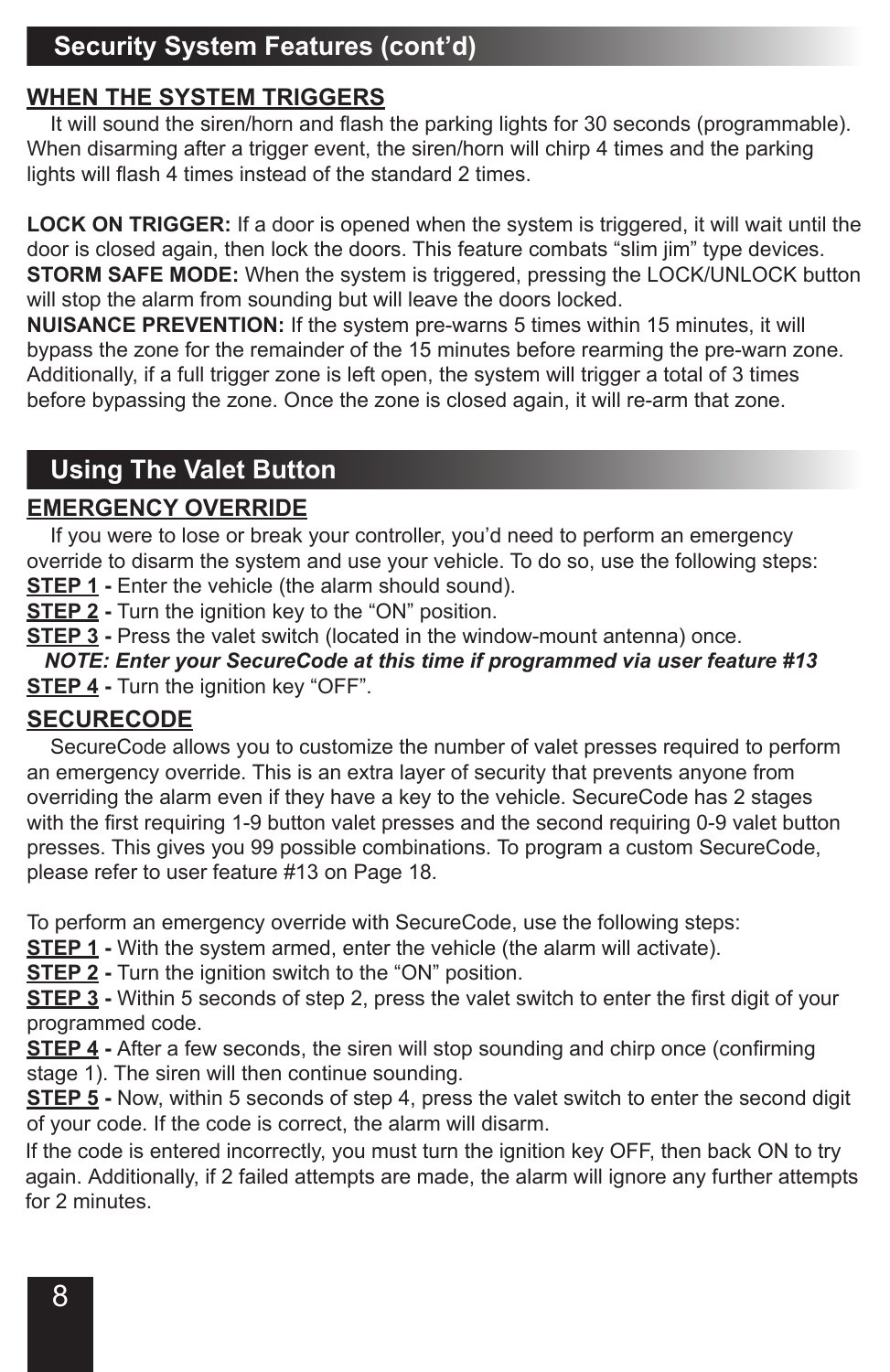#### **VALET MODE**

Valet mode completely disables all security & remote start functions. Keyless entry is still operable. To enter valet mode, perform the following steps:

**STEP 1** - Disarm the system by remote or by performing an emergency override.

**STEP 2 -** Press and hold the valet switch for 2 seconds. The system will chirp once and the status light will turn on.

**EXITING VALET MODE** - Press and release the valet switch once.

### **The Status Light**

The status light, located in the antenna, indicates the system's current status.

#### **SECURITY SYSTEM STATUS**

**OFF:** The alarm is disarmed and not performing any automatic functions. **ON:** The alarm is in valet mode.

**FLASHING SLOW:** The alarm is armed and monitoring all entry points.

**FLASHING FAST:** One of the automatic arming features is in progress.

#### **AUTOMATIC TRANSMITTER VERIFICATION**

Every time you turn on the ignition key, the status light will flash a number of times equal to the number of controllers programmed to the system. This unique security feature combats potential thieves (valet attendant, mechanic, etc.) from adding their own transmitter without your knowledge and accessing your vehicle at a later time.

#### **ALARM ZONE VIOLATION RECALL**

If the security system is triggered, upon disarming, the status light will flash a number of times to indicate exactly which zone(s), has been violated. It will store the last 2 violated circuits and continually repeat the flash pattern until the vehicle's ignition key is turned ON.

**2 FLASHES:** Hood trigger

**3 FLASHES:** Door trigger

**4 FLASHES:** Sensor port trigger

#### **REMOTE START STATUS**

**FLASHING SLOW:** The engine was remote started successfully and is running. **FLASHING FAST:** The remote start sequence has begun and is in process of starting. **2 FLASHES, PAUSE:** The engine is running while the alarm is armed.

#### **REMOTE START DIAGNOSTICS**

The remote start system can also indicate which zone caused the last remote start cycle to end. To see this indicator, place the system into alarm valet mode. Immediately after the chirp, the status light will flash to indicate which zone violation occured.

**1 FLASH:** The hood was opened.

**2 FLASHES:** Brake pedal was pressed or

- **3 FLASHES:** Bad tach signal or engine overrev.
- **4 FLASHES:** The neutral safety circuit was triggered.
- **5 FLASHES:** The 3D sensor detected vehicle motion.
- **6 FLASHES:** Received command to stop.
- **7 FLASHES:** The alarm was triggered.
- **8 FLASHES:** Run time expired.

**9 FLASHES:** Low battery voltage was detected.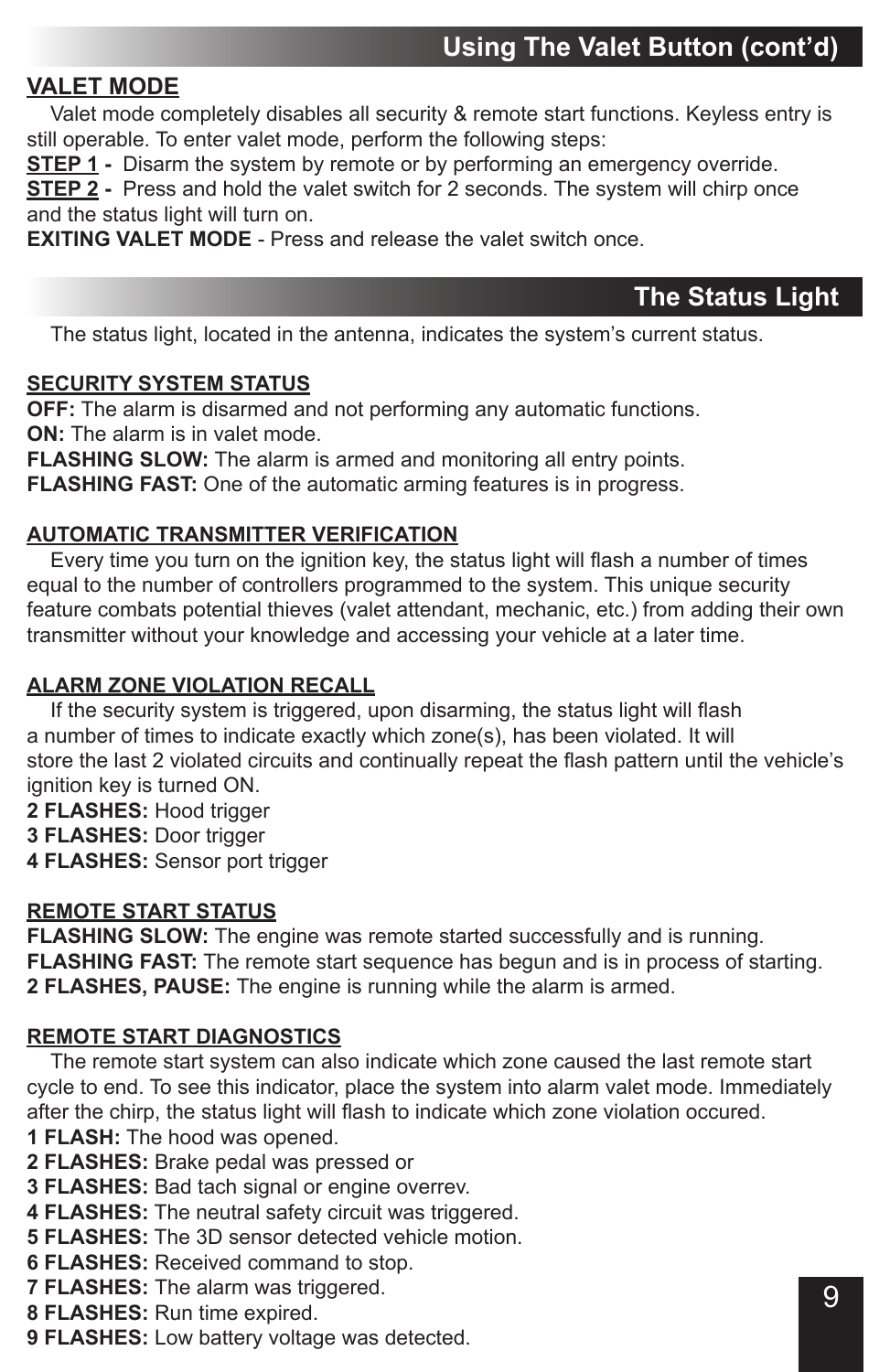## **Anti-Carjacking Protection**

The system is equipped with two separate Anti-Cariacking protection features (ignition, open door, or both). All are programmable, and must be turned on to operate. Once activated, the user has 60 seconds to cancel the Anti-Carjacking protection process (described below). If Anti-Carjacking is not cancelled, 53 seconds after being activated the siren will begin to chirp for 7 seconds to alert the user that the system is about to enter into an alarm condition. The Valet Switch may still be pressed once during this period to cancel the Anti-Carjacking process.

If the Anti-Cariacking process is not cancelled before the 60 second countdown expires, the system will enter an alarm condition, sounding the siren and flashing the parking lights. 30 seconds after this occurs, or should the ignition be turned off in the meantime, the stater interrupt will engage. Once the system enters the alarm condition, it will not respond to the transmitter, nor will the system reset automatically after 60 seconds, and it can only be disengaged by:

**Step 1** Turning the vehicle's ignition off.

**Step 2** Turning the ignition back on.

**Step 3** Within 5 seconds, perform an Emergency Override using the Valet Switch. If the SecureCode has been customized, the correct number of Valet Switch presses must be made.

The different types of Anti-Carjacking protection are:

**Ignition Activated Anti-Carjacking** activates every time the vehicle's ignition is turned on. The Valet Switch must be pressed within 60 seconds of activating to cancel Anti-Carjacking. This is User Programmable Feature #12.

**Door Anti-Carjacking** activates when a door is opened after the vehicle is started and the engine is running. The Valet Switch must be pressed within 60 seconds after activation to cancel Anti-Carjacking. This is User Programmable Feature #12.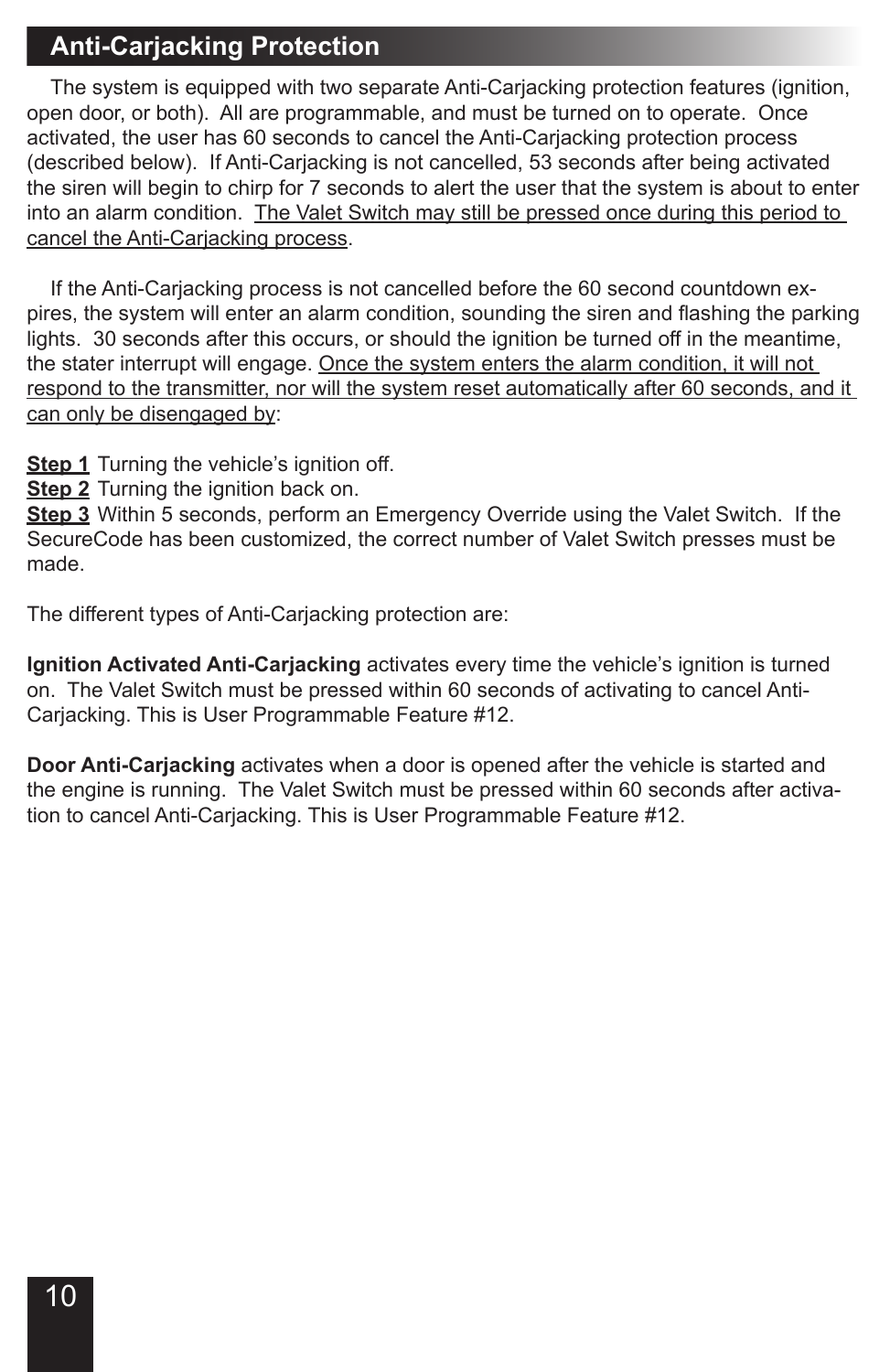## **Programming Controllers/Transmitters**

**Standard Programming:** Using this method to program additional or replacement transmitters does not turn on or otherwise affect the Unauthorized Transmitter Alert (UTA) feature. Before you begin, have all transmitters which are to operate the system at hand. **Step 1** Then, turn the ignition "on".

**Step 2** Within 5 seconds of Step 1, press the Valet Switch 5 times. The siren/horn will briefly sound, confirming that the system is ready to learn a transmitter code.

**Step 3** Press the START button on each transmitter one at a time. The system will chirp the siren/horn once to confirm that each was learned. If a code is not received within 10 seconds of Step 2, the learning process will automatically exit.

If the Unauthorized Transmitter Alert feature is on, programming a transmitter to the system will activate the "UTA" warning and the extended Status Light indication. For the next 48 hours, the siren/horn will sound a brief series of chirps every time the vehicle's ignition key is turned on.

**Special Programming procedure to turn on the UTA feature:** Use this method to program transmitters or optional controllers, and to turn on the Unauthorized Transmitter Alert feature.

Follow the same steps as the Standard Programming, but on any controller being programmed instead of pressing the **LOCK/UNLOCK** button, press the **LOCK/UNLOCK** and the **START** buttons together. This action turns **on** the Unauthorized Transmitter Alert feature and at the same time programs the controller to operate the system.

Once the Unauthorized Transmitter Alert feature is turned on, the warning will sound for 48 hours after any transmitter programming, including the programming session which was used to turn it on. This feature can only be turned off again by sending the system back to Omega for a reset.

## **Programming Features**

**Step 1** Turn the ignition key "ON", then "OFF".

**Step 2** Within 5 seconds of step 1, press the valet switch 5 times to access user features (10 times to access installer features).

 $\sim$  The siren/horn will sound and the status light will turn on.

**Step 3** Within 10 seconds of step 2, press the valet switch the number of times corresponding with the desired feature's number.

 $\sim$  The siren/horn will chirp, the status light, and the parking lights will flash equal to the selected feature.

**Step 4** Change the feature by pressing the transmitter button that corresponds with the desired setting. The siren/horn will chirp to correspond with the chosen setting.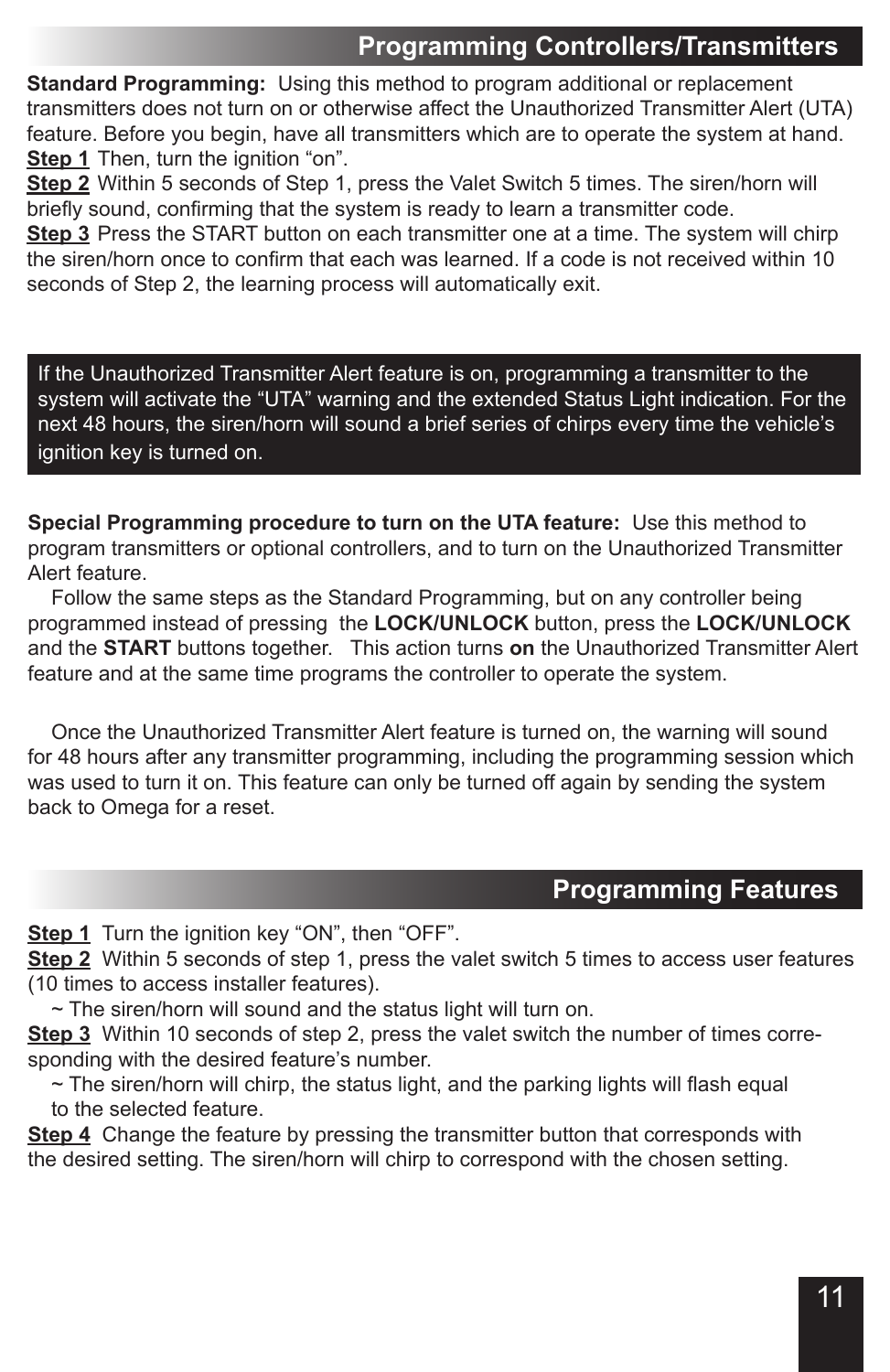## **User Programmable Features**

#### **Feature #1 - Remote Start Run Time**

**3 Minutes (press START 1x to program)** 

**10 Minutes (press START 2x to program)** 

**15 Minutes (press START 3x to program)**

**20 Minutes (press START 4x to program)**

**30 Minutes (press START 5x to program)**

This sets the maximum amount of time that the remote start will keep the engine running if it is not shut down by other methods.

## **Feature #2 - Flashing Light Confirmations**

**Unlock: ON, RS: ON** (press START 1x to program)<br>
Unlock: ON, RS: Flash (press START 2x to program)

**Unlock: ON, RS: Flash (press START 2x to program)**

#### (press START 3x to program)

#### **Unlock: Flash, RS: Flash (press START 4x to program)**

This feature affects the parking light confirmations for system unlock & remote start functions. With the above options, you can select any combination of:

**Unlock: Flash -** Flashes twice after unlock

**Unlock: ON -** Flashes twice then stays on for 30 seconds after unlock

**RS: ON** - Stays on during remote start mode

**RS: Flash** - Flashes once every 1.5 seconds during remote start mode

#### **Feature #3 - Confirmation Chirp Volume**

| Low (softest)      | (press START 1x to program) |
|--------------------|-----------------------------|
| <b>Medium Low</b>  | (press START 2x to program) |
| <b>Medium High</b> | (press START 3x to program) |
| High (loudest)     | (press START 4x to program) |

This feature allows the choice different chirp volume levels, and when programming it, each selection will be confirmed in the chosen volume making it easy to choose the most suitable setting.

#### **Feature #4 - BROWN Wire Audible Output**

| <b>Pulsed Horn Low</b>    | (press START 1x to program) |
|---------------------------|-----------------------------|
| <b>Pulsed Horn Medium</b> | (press START 2x to program) |
| <b>Pulsed Horn High</b>   | (press START 3x to program) |
| <b>Steady Siren</b>       | (press START 4x to program) |
| Random                    | (press START 5x to program) |

This changes the BROWN wire's audible output when the alarm is triggered. Steady siren must be selected when using a siren (other horn outputs stay at the Medium setting). The horn honk options will affect all horn honk outputs used as well as change the BROWN wire's function.

#### **Feature #5 - Ignition Controlled Lock/Unlock**

| Off                         | (press START 1x to program)                                                              |
|-----------------------------|------------------------------------------------------------------------------------------|
| Lock w/ lanition On         | (press START 2x to program)                                                              |
| Unlock w/ lanition Off      | (press START 3x to program)                                                              |
| Lock And Unlock w/ Ianition | (press START 4x to program)                                                              |
|                             | This feature controls the lock/unlock operations when the ignition key is turned on/off. |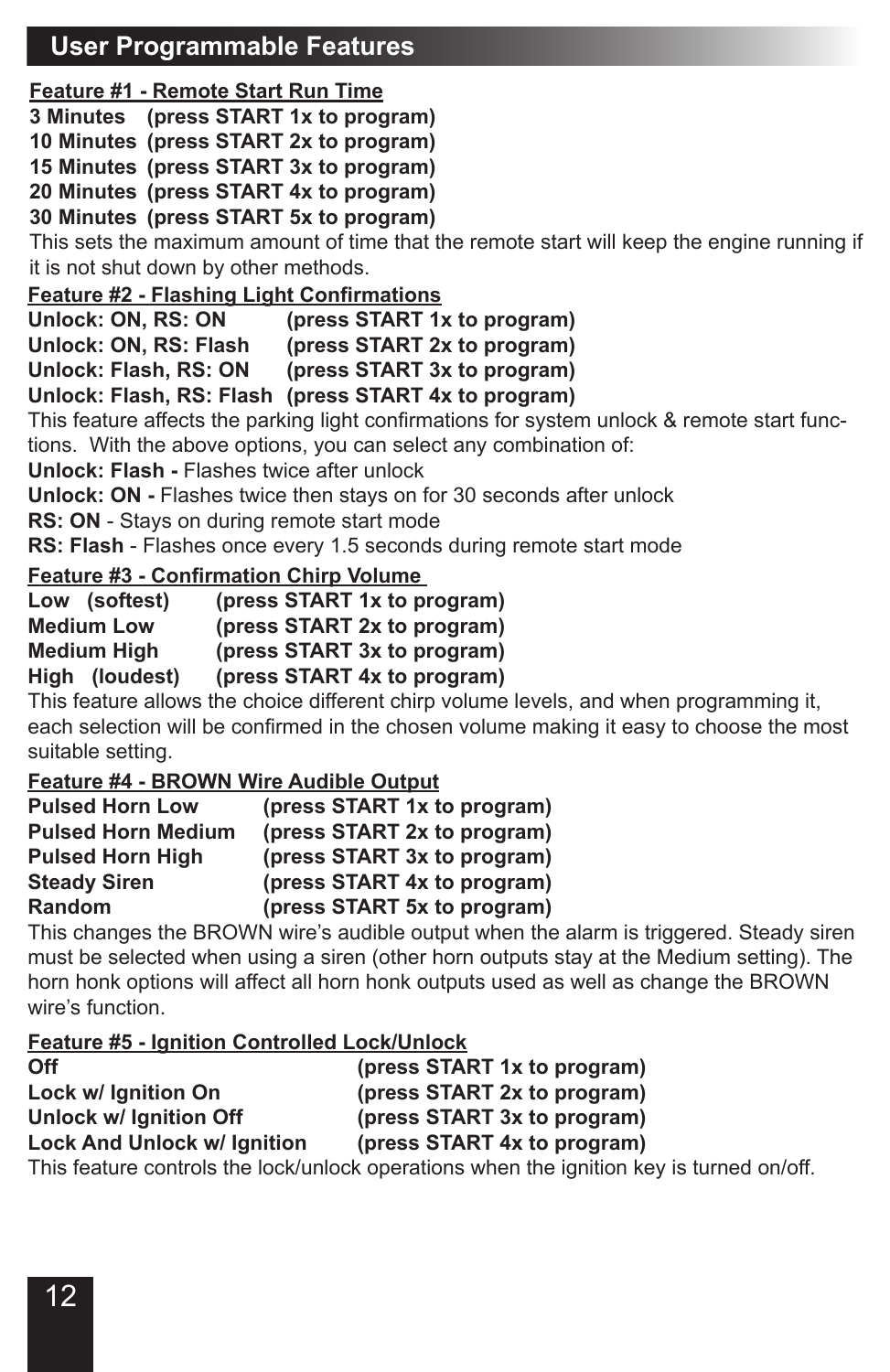## **Feature #6 - Open Door Bypass of Ignition Locking**

## **On (press START 1x to program)**

#### **Off (press START 2x to program)**

This feature cancels the automatic locking or unlocking of the vehicle's doors if one of the doors is open when the ignition switch is turned on or off.

## **Feature #7 - Unlock w/ Trunk Release**

**On (press START 1x to program)** 

#### **Off (press START 2x to program)**

"2nd channel" is most commonly used for trunk release, in which case the alarm should also disarm. This feature, when on, configures the system to unlock/disarm when the 2nd channel is activated.

## **Feature #8 - Remote Start Activation From The Remote**

**Press START button 1 time (press START 1x to program)** 

**Press START button 2 times (press START 2x to program)** 

**Press START button 3 times (press START 3x to program)**

#### (press START 4x to program)

This feature changes how the remote start feature is activated from the remote.

#### **Feature #9 - Last Door Arming**

| Off | (press START 1x to program) |
|-----|-----------------------------|
|-----|-----------------------------|

**On w/o doors locking (press START 2x to program)**

**On w/ doors locking (press START 3x to program)**

"Last Door Arming" has the system automatically arm itself every time you exit the vehicle (the complete operation is described on page 8).

#### **Feature #10 - Automatic Rearming**

| Off                        | (press START 1x to program) |
|----------------------------|-----------------------------|
| On w/o doors locking       | (press START 2x to program) |
| On w/ doors locking        | (press START 3x to program) |
| <b>Enhanced auto rearm</b> | (press START 4x to program) |

"Automatic Rearming", described on page 9, rearms the alarm if accidentally disarmed. Options are to have Automatic Rearming operate with or without also locking the doors when the system does rearm. Enhanced auto rearm allows you to cancel the rearming sequence by pressing unlock a 2nd time after disarming.

#### **Feature #11 - Confirmation Chirps**

| (press START 1x to program)<br>Siren + Horn        |  |
|----------------------------------------------------|--|
| (press START 2x to program)<br>Siren Onlv          |  |
| (press START 3x to program)<br><b>Horn Only</b>    |  |
| On Demand (siren+horn) (press START 4x to program) |  |
| (press START 5x to program)<br>Off                 |  |

This feature selects whether the siren and/or horn give confirmation chirps. Both outputs will always sound when the alarm system is triggered or in panic mode.

#### **Feature #12 - Anti-Carjacking**

| <b>Ignition Only</b>   | (press START 1x to program) |
|------------------------|-----------------------------|
| Door Only              | (press START 2x to program) |
| <b>Ignition + Door</b> | (press START 3x to program) |
| Off                    | (press START 4x to program) |

This selects between the 2 forms of anti-carjacking protection. Details on using anticarjacking protection are described on page 14.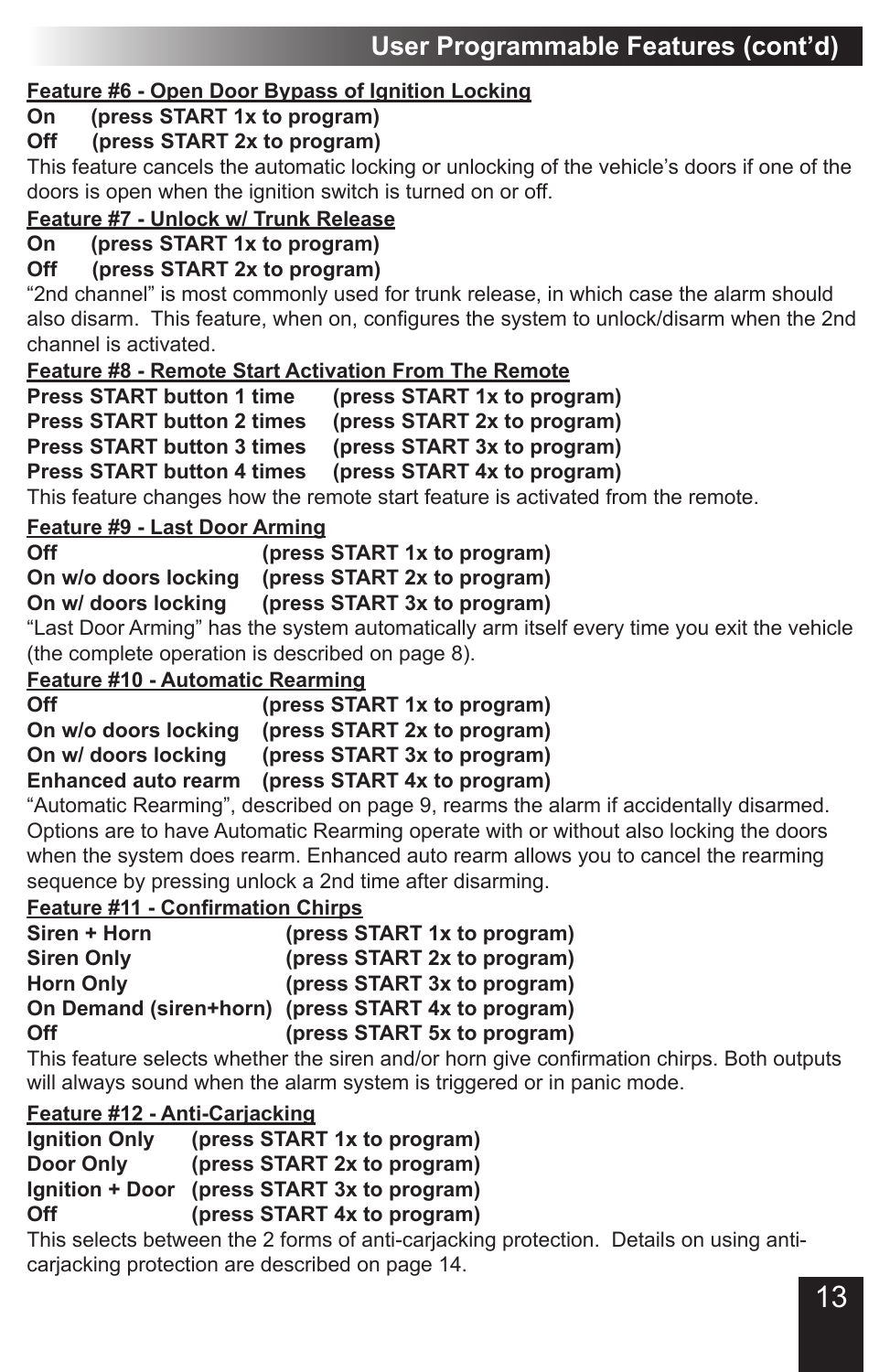## **Feature #13 - SecureCode**

#### **DEFAULT - 1 Press**

SecureCode is a unique patented feature which allows you to select the number of Valet Switch presses in two stages, instead of "1 press", which would be required in order to perform an Emergency Override. If any of the three anti-carjacking features are utilized, a customized SecureCode would also be required to turn it off once it is fully activated. SecureCode operation is described on page 10.

#### **To custom program a new SecureCode:**

**Step 1** Access user feature #13 (follow the steps on page 15).

**Step 2** Within 10 seconds slowly press and release the transmitter's LOCK/UNLOCK button the number of times equal to the desired SecureCode for stage 1, allow the system to respond to each transmitter button press with a siren chirp before pressing the button again. A few seconds after the final button press, the system will chirp confirming the total number for stage 1.

**Step 3** Configure stage 2 of the SecureCode by pressing and releasing the LOCK/ UNLOCK button again equal to the number of times desired for the stage 2. The system will confirm as it did for stage 1.

#### **NOTE:To start over, press the valet button 13 times again.**

#### **Feature #14 - Ignition Activated Override**

**On (press START 1x to program)**

#### **Off (press START 2x to program)**

This feature allows an activated system to be overridden and disarmed by simply turning the ignition switch on within 10 seconds of the alarm triggering. After 10 seconds, the Emergency Override must be performed.

#### **Feature #15 - Alarm Trigger Duration**

**30 Seconds (press START 1x to program)** 

**60 Seconds (press START 2x to program)**

**90 Seconds (press START 3x to program)**

**120 Seconds (press START 4x to program)** 

This feature selects the period of time for which the system sounds the siren (and/or horn) and flashes the lights when triggered. **Caution: Before lengthening the Alarm Duration you should always check and determine if there are any local anti-noise or nuisance ordinances in your area.** 

#### **Feature #16 - Arming Delay**

**3 Seconds (press START 1x to program)** 

**15 Seconds (press START 2x to program)**

**30 Seconds (press START 3x to program)**

#### **45 Seconds (press START 4x to program)**

This selects how long the alarm waits to monitor trigger zones after arming.

### **Feature #17 - Open Door Warning Upon Arming**

## **On (press START 1x to program)**

#### **Off (press START 2x to program)**

When this feature is turned on, if one of the vehicle's doors is open at the time that the system is armed via the controller or transmitter, the siren will chirp 3 times and the parking lights will flash 3 times, instead of once.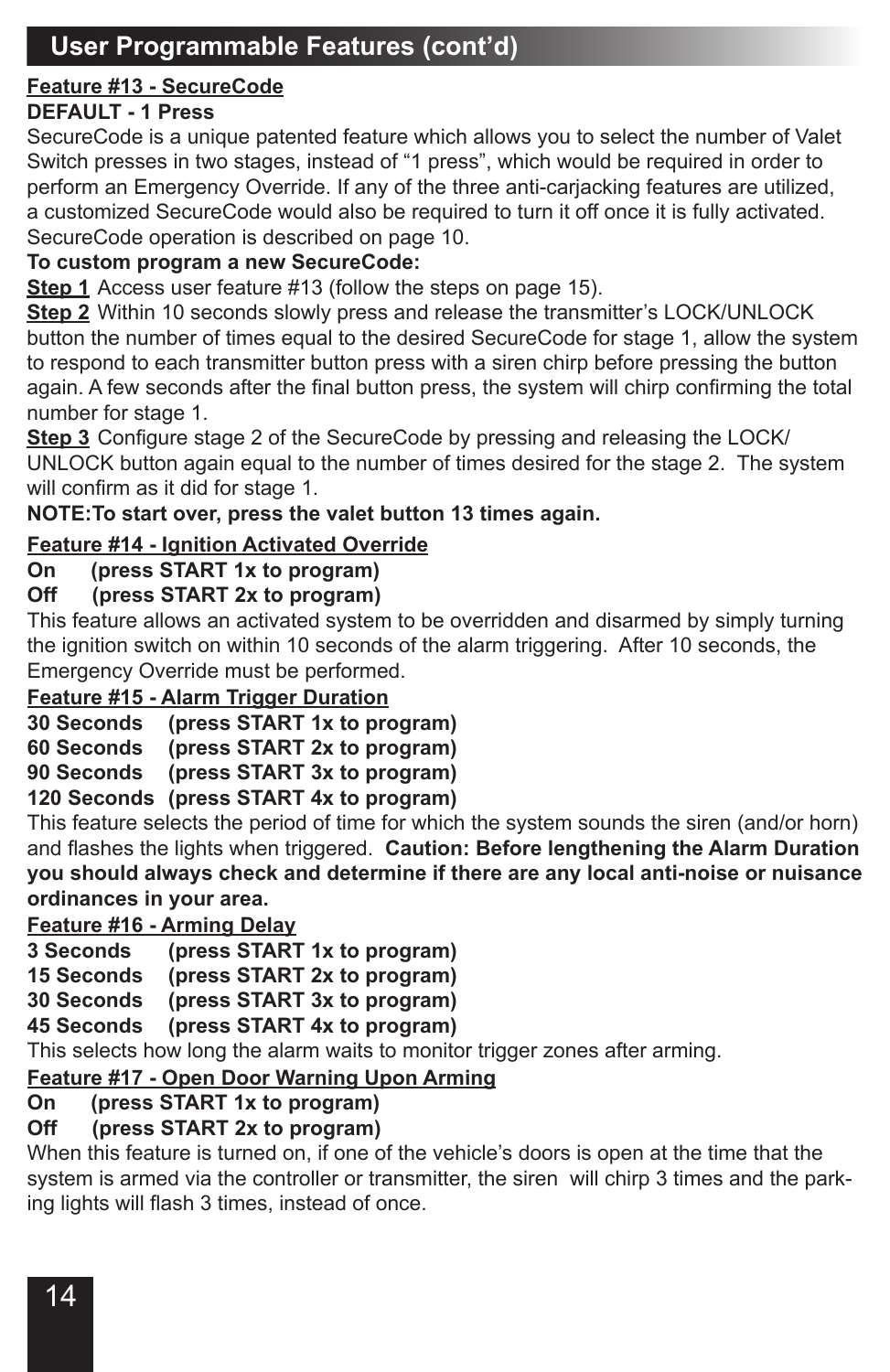## **Installer Programmable Features**

This group of Installer Programmable Features are all accessed as a group in the second level of features' programming. These features have a direct affect upon the system's operations related to the installation and vehicle type **AND SHOULD ONLY BE CHANGED BY THE INSTALLER!!!**

#### **Feature #1 - Remote Start Activation From The WHITE/BLUE Wire**

**1 pulse (press START 1x to program)** 

**2 pulses (press START 2x to program)**

**3 pulses (press START 3x to program)**

**4 pulses (press START 4x to program)**

This feature changes how remote start is activated from the (-) activation input wire.

#### **Feature #2 - Vehicle Learn**

**Enabled (press START 1x to program)** 

#### **Disabled (press START 2x to program)**

When enabled, the system will allow the installer to perform vehicle learn (described in the installation guide). This allows quick programming of several vehicle specific settings. **WARNING: This feature should only be programmed by the installer.** 

#### **Feature #3 - Engine Detection Method**

| <b>Progressive Voltage</b> | (press START 1x to program) |
|----------------------------|-----------------------------|
| Voltage                    | (press START 2x to program) |
| <b>Tach Wire</b>           | (press START 3x to program) |
| Data Tach                  | (press START 4x to program) |
| <b>Crank Only</b>          | (press START 5x to program) |

**Crank Only (press START 5x to program)** This feature selects the method in which the remote start monitors the engine's running condition in remote start mode. The best method available is auto-detected during the VEHICLE LEARN process.

**"Progressive Voltage"** mode is a new version of our popular "tachless hi" method. It uses a preset crank time (see installer feature #7) and monitors the vehicle's voltage level to determine if the engine is running. This setting looks for a voltage increase of 0.3v after cranking but allows for voltage drops after the engine is running for 2 minutes accomodating new progressive style alternators. This method is the most universal for all vehicles. **"Voltage"** mode looks for a voltage increase of 0.5v after cranking and constantly monitors voltage during remote start operation.

**"Tach Wire"** Before this setting is programmed, refer to the "Violet/White wire" section of the installation manual for proper wiring connection and the Tach Learn Procedure. It will crank the engine for up to 3 seconds or until a tach signal is detected.

**"Data Tach"** mode operates just like the "Tach Wire" setting except it takes its reading from the D2D data port instead of using the Violet/White wire. Before using, make sure this function is supported by the Databus Interface module.

**"Crank Only"** AKA "blind start" is similar to the "Tachless" settings however, it only makes one start attempt and does not monitor engine running conditions. This is useful for many "push-to-start" vehicles.

#### **Feature #4 - Gasoline Or Diesel Engine**

| Gasoline             | (press START 1x to program) |
|----------------------|-----------------------------|
| Diesel 15 Sec. Delay | (press START 2x to program) |
| Diesel 20 Sec. Delay | (press START 3x to program) |
| Diesel 30 Sec. Delay | (press START 4x to program) |
|                      |                             |

This feature changes the system's timing of the ignition and starter output sequence for gas or diesel engines. Gasoline: the starter output will occur 3 seconds after the ignitions turn on. When in "Tachless" mode, the engine running status is determined 10 seconds after starting. Diesel: the starter output will occur 15, 20, or 30 seconds after the ignitions turn on (allows for glow plug warming). When in "Tachless" mode, the engine running status will be determined 40 seconds after cranking. 15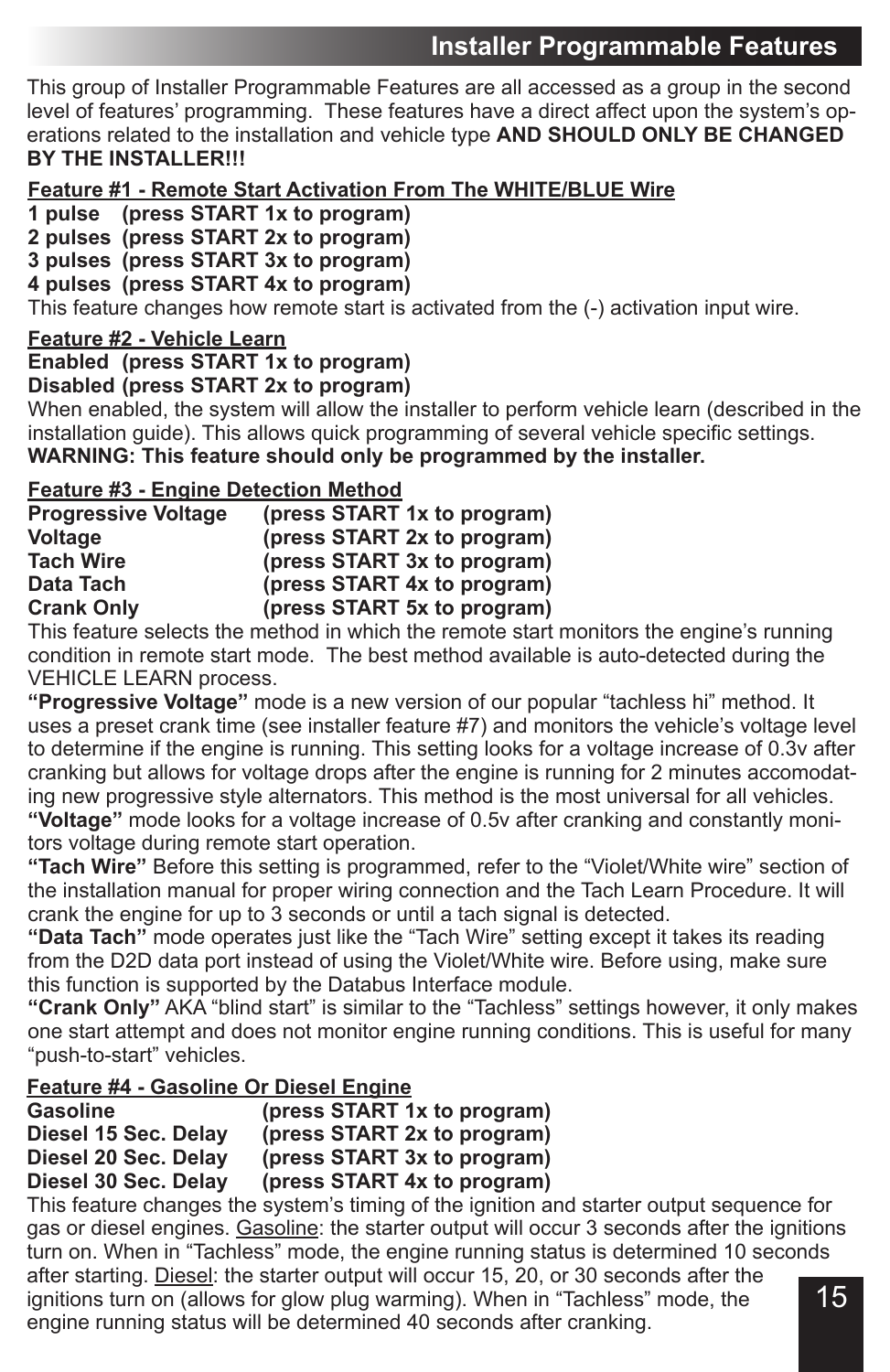## **Installer Programmable Features (cont'd)**

**Feature #5 - Light Relay Function (3DB) / Sat. Port Green Wire Function (non-3DB)**

| Dome Light Output       | (press START 1x to program) |
|-------------------------|-----------------------------|
| <b>Start</b>            | (press START 2x to program) |
| <b>Ignition Output</b>  | (press START 3x to program) |
| <b>Accessory Output</b> | (press START 4x to program) |
| <b>Status</b>           | (press START 5x to program) |
| Light Flash             | (press START 6x to program) |

**Light Flash (press START 6x to program)** This output can be programmed to perform any functions listed above. 3DB models utalize a built in relay. Non-3DB models use a 250ma negative output on the satalite port.

#### **Feature #6 - Blue Satellite Port, Blue Wire Function**

| Ignition                      | (press START 1x to program) |
|-------------------------------|-----------------------------|
| Status / GWR                  | (press START 2x to program) |
| Defrost 0.8 sec Pulse         | (press START 3x to program) |
| Defrost 10 min Pulse          | (press START 4x to program) |
| <b>Pulse After Engine Off</b> | (press START 5x to program) |
| Horn                          | (press START 6x to program) |

**Horn (press START 6x to program)** This determines the function of the Blue wire on the Blue satellite relay port.

The Status setting turns on briefly before the Ignition output and stays on during remote start mode. The other pulse settings give a 0.8 second pulse under the selected condition. **Defrost Pulse** will send a pulse after start only when the cabin temperature is below freezing (32 degrees F / 0 degrees C).

#### **Feature #7 - Starter Cranking Time**

**0.75 Second (press START 1x to program) 1.00 Second (press START 2x to program) 1.5 Seconds (press START 3x to program) 2.25 Seconds (press START 4x to program) 3 Seconds (press START 5x to program) Average (press START 6x to program)**

This feature determines the crank time of the 1st start attempt when in "Tachless" mode. If the engine doesn't start on the first attempt, it will retry up to 3 more times extending the crank time by an additional 0.2 second with each attempt. The "Average" setting will sample the last 8 cranks (by ignition key) and average the crank time automatically for increased accuracy.

#### **Feature #8 - Door Lock/Unlock Outputs**

| 0.8 Second Outputs               | (press START 1x to program) |
|----------------------------------|-----------------------------|
| <b>3 Second Outputs</b>          | (press START 2x to program) |
| Double Pulse Unlock Output       | (press START 3x to program) |
| <b>Total Closure Lock Output</b> | (press START 4x to program) |

**Total Closure Lock Output (press START 4x to program)** This changes the system's doorlocking outputs to suite different vehicle requirements. The total closure setting provides a 28 second lock pulse (press LOCK or UNLOCK is during the pulse to stop it) and a 0.8 second unlock pulse.

| Feature #9 - Remote Start Lock Control |                             |
|----------------------------------------|-----------------------------|
| Off                                    | (press START 1x to program) |
| <b>Lock After Start</b>                | (press START 2x to program) |
| <b>Unlock Before Start</b>             | (press START 3x to program) |
| Unlock Before Start & Lock After Start | (press START 4x to program) |
| <b>Lock After Engine Off</b>           | (press START 5x to program) |

**Lock After Engine Off (press START 5x to program)** This feature allows for OEM alarm/lock control in relation to remote start operations thus eliminating extra wiring for OEM alarm control.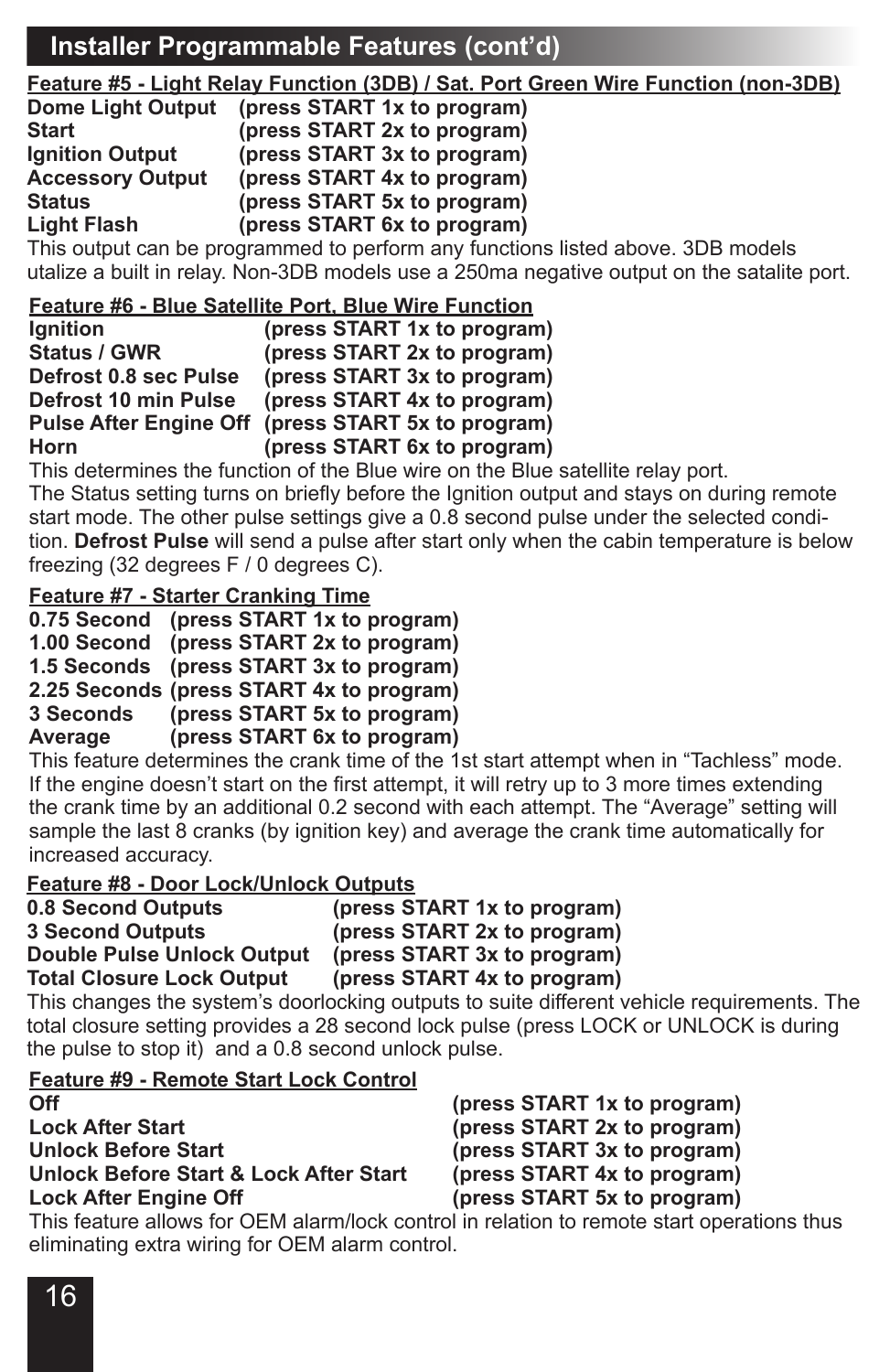## **Feature #10 - Turbo Timer**

**Off** (press START 1x to program)<br> **Run 1 Minute** (press START 2x to program) (press START 2x to program) **Run 2 Minutes (press START 3x to program)**

**Run 3 Minutes (press START 4x to program)**

This feature, the operation of which is described on page 8, when turned on configures the system to automatically keep the engine running briefly after the key is turned off. This operation is designed specifically for vehicles with turbocharged engines.

**NOTE: This feature is dependent on the proper wiring of the neutral safety circuit.**

## **Feature #11 - Manual Transmission Reservation Mode**

**On (press START 1x to program)**

#### **Off (press START 2x to program)**

This feature changes the parameters of the system's remote start operation to be suitable for manual transmission-equipped vehicles via a "setup" procedure which must be followed upon exiting the vehicle to ensure the transmission is in neutral.

#### **Feature #12 Data Port Protocol**

| Green: DBI, Black: DBI     | (press START 1x to program) |
|----------------------------|-----------------------------|
| Green: iData, Black: iData | (press START 2x to program) |
| Green: DBI, Black: iData   | (press START 3x to program) |
| Green: iData, Black: DBI   | (press START 4x to program) |
|                            |                             |

This feature determines which data protocol is used on each data port. Choose this based on the accessory being connected to the port. **NOTE: When a BLADE is inserted, this feature automatically switches the black port to the iDatalink protocol.**

#### **Feature #13 - Alarm Functions**

| On                      | (press START 1x to program) |
|-------------------------|-----------------------------|
| Off                     | (press START 2x to program) |
| <b>Off- Unlock Only</b> | (press START 3x to program) |
| <b>Sensor Detect</b>    | (press START 4x to program) |

**Sensor Detect (press START 4x to program)**<br>This feature converts keyless entry models to full alarm systems (installation changes may be required). **Sensor Detect** automatically turns on alarm functions when a sensor is connected to the sensor port or data port.

## **Feature #14 - Pulse Ignition On Disarm**

- **On (press START 1x to program)**
- **Off (press START 2x to program)**

This feature will pulse the ignition and activate any attached immobilizer bypass module for vehicles that require the ignition to be turned on to disarm the OEM alarm.

#### **Feature #15 Lock On Prewarn**

- **On (press START 1x to program)**
- **Off (press START 2x to program)**

This feature will automatically lock the doors to combat unauthorized entry from lock picking when the prewarn zone is triggered.

#### **Feature #16 - Starter Interrupt Functions**

| <b>Alarm Only</b>      | (press START 1x to program) |
|------------------------|-----------------------------|
| <b>Anti-Grind Only</b> | (press START 2x to program) |
| Alarm & Anti-Grind     | (press START 3x to program) |
| Automatic              | (press START 4x to program) |

**Automatic (press START 4x to program) Alarm Only** - The Starter Interrupt is operable whenever the alarm is armed.

**Anti-Grind Only -** The Starter Interrupt is operable whenever remote start is on.

**Alarm & Anti-Grind -** This setting engages starter interrupt when the alarm is armed AND when the system is in remote start mode. 17

**Automatic** - The Starter Interrupt output will automatically engage 90 seconds after the ignition switch is turned "off", and after disarming the system.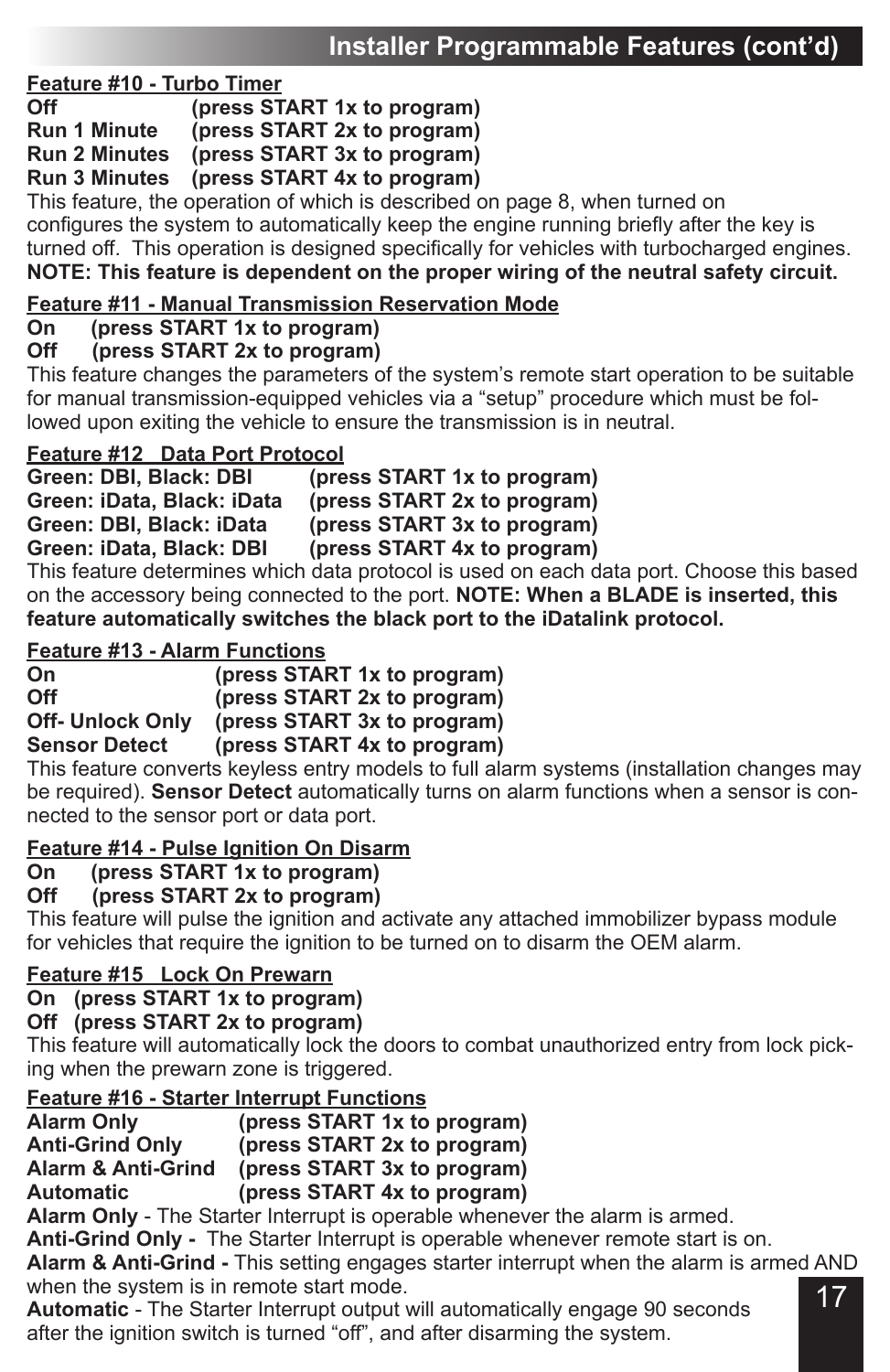## **Installer Programmable Features (cont'd)**

#### **Feature #17 Low Temp Crank Extender**

| 0ms        | (press START 1x to program) |
|------------|-----------------------------|
| 200ms      | (press START 2x to program) |
| <b>000</b> |                             |

**300ms (press START 3x to program)**

**400ms (press START 4x to program)**

When the vehicle's interior temperature is below freezing, this feature adds extra crank time to the base timing (see installer feature #7). It applies to tachless modes only (installer feature #3).

#### **Feature #18 - Arm, Disarm or Additional Channels**

| Arm / Disarm       | (press START 1x to program)                       |
|--------------------|---------------------------------------------------|
| Arm / Channel 5    | (press START 2x to program)                       |
| Channel 4 / Disarm | (press START 3x to program)                       |
|                    | Channel 4 / Channel 5 (press START 4x to program) |

**Channel 4 / Channel 5 (press START 4x to program)** The system has outputs designed for arming and/or disarming a factory-equipped security system. These wires may be used instead to provide further system outputs, which are remotely operated by the controller or transmitter. These outputs are in addition to the 2nd channel and 3rd channel outputs. As shown in the programming assignment, the arm, disarm, channel 4 and channel 5 are programmable as various combinations. For example, if the disarm output is needed, but not the arm output, then channel 4 may be made available for use.

#### **Feature #19 - Horn Relay Function (3DB) / Brown Wire Function (non-3DB)**

| <b>Horn Output</b>       | (press START 1x to program) |
|--------------------------|-----------------------------|
| Ignition                 | (press START 2x to program) |
| <b>Trunk Release</b>     | (press START 3x to program) |
| <b>Pulse After Start</b> | (press START 4x to program) |

**Pulse After Start (press START 4x to program)** The primary function of this output, is to operate the vehicle's existing horn. Optionally, if desired or needed, this output can be programmed for the other functions listed above. 3DB models utalize a built in relay. Non-3DB models use a 1 amp negative output on the Brown wire.

#### **Feature #20 Low Current / Motorcycle Mode**

#### **On (press START 1x to program)**

#### **Off (press START 2x to program)**

This feature, when on, reduces the system's current draw by as much as 40% to maximize the vehicle's battery life while the alarm is armed. It causes the starter interrupt output to only operate when the ignition is turned on and reduces the frequency of the "armed" flashing status light significantly. This is ideal when the system is to be used on vehicles that have limited battery capacity and/or may sit for extended periods without charging the battery.

This device complies with FCC Rules part 15. Operation is subject to the following two conditions, (1) This device may not cause harmful interference and, (2) This device must accept any interference that may be received, including interference that may cause undesired operation.

The manufacturer is not responsible for any radio or TV interference caused by unauthorized modifications to this equipment. Such modifications could void the user's authority to operate the equipment.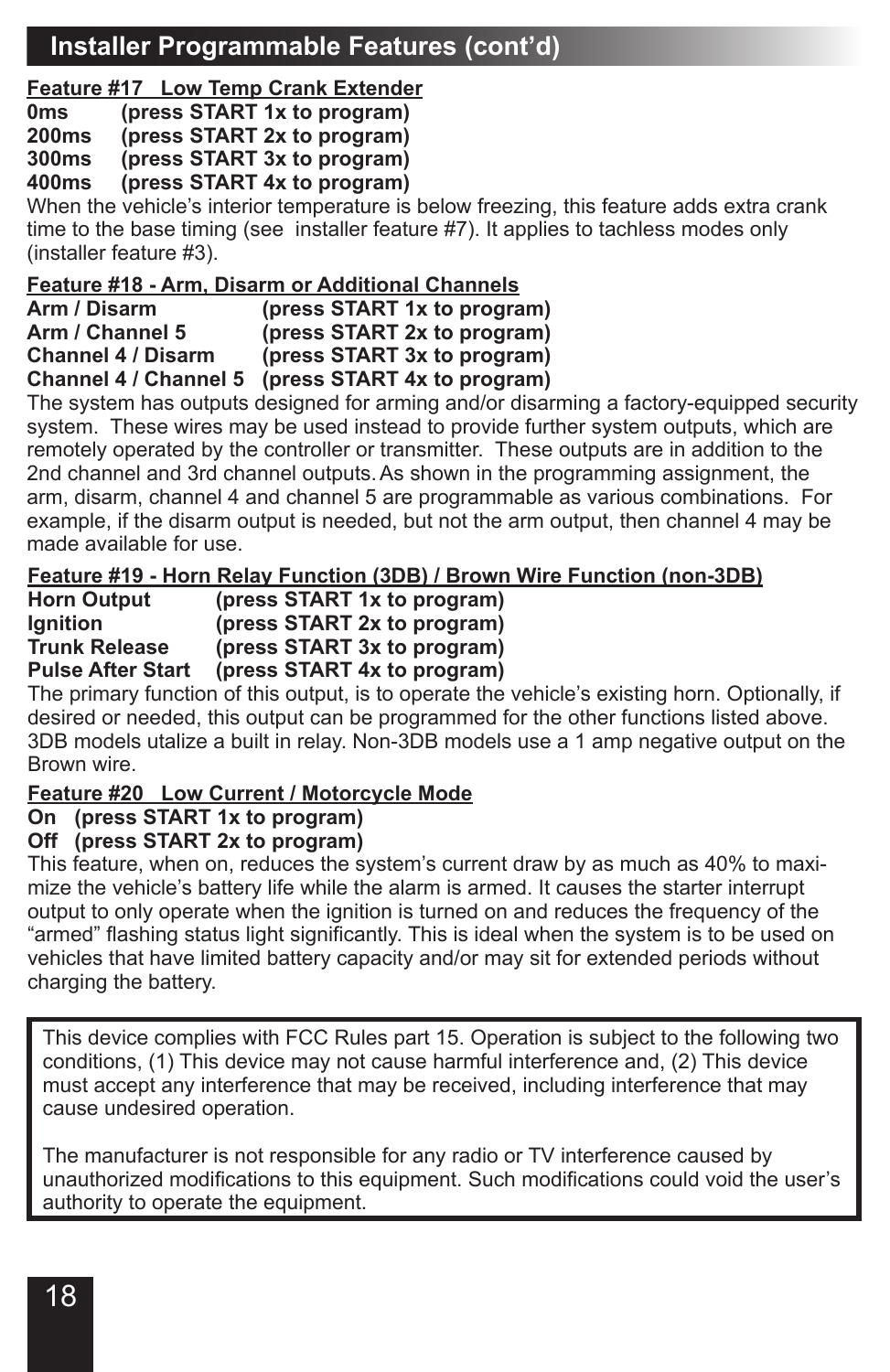|                              | User Feature Programming: Ignition on, off, press valet 5 times       |                          |                              |                                                                |                                         |                           |                        |
|------------------------------|-----------------------------------------------------------------------|--------------------------|------------------------------|----------------------------------------------------------------|-----------------------------------------|---------------------------|------------------------|
|                              | # Feature                                                             | Start 1x<br>(Brake 1x)   | Start 2x<br>(Brake 2x)       | Start 3x<br>(Brake 3x)                                         | Start 4x<br>(Brake 4x)                  | Start 5x<br>(Brake 5x)    | Start 6x<br>(Brake 6x) |
|                              | 1 Remote Start Run Time                                               | 3 min                    | 10 min                       | 15 min                                                         | 20 min                                  | 30 min                    |                        |
| π<br>$\overline{\mathbf{C}}$ | 2 Flashing Light Confirmations                                        | Unlock: ON<br>RS: ON     | Unlock: ON<br>RS: Flash      | Unlock: Flash<br>RS: ON                                        | Unlock: Flash<br>RS: Flash              |                           |                        |
| Š                            | 3 Confirmation Chirp Volume                                           | Low                      | Med-Low                      | Med-High                                                       | High                                    |                           |                        |
|                              | 4 BROWN Wire: Siren / Pulsed Horn                                     | Pulse LOW                | Pulse MED                    | Pulse HI                                                       | <b>Steady Siren</b>                     | Random                    |                        |
| CONVENI                      | 5 Ignition Lock / Unlock                                              | Off                      | Ign On = Lock                | Ign. Off = Unlock                                              | Lock + Unlock                           |                           |                        |
|                              | 6 Door Open Bypass for Feat. #5                                       | On                       | Off                          |                                                                |                                         |                           |                        |
|                              | 7 Unlock w/ Trunk Release                                             | On                       | Off                          |                                                                |                                         |                           |                        |
|                              | 8 RS Activation (Remote)                                              | Start x 1                | Start x 2                    | Start x 3                                                      | Start x 4                               |                           |                        |
|                              | 9 Last Door Arming                                                    | Off                      | On w/o Lock                  | On w/ Lock                                                     |                                         |                           |                        |
|                              | 10 Automatic Rearming                                                 | Off                      | On w/o Lock                  | On w/ Lock                                                     | Enhanced                                |                           |                        |
|                              | <b>Confirmation Chirps</b><br>11                                      | Siren + Horn             | Siren Only                   | Horn Only                                                      | On Demand                               | Off                       |                        |
|                              | 12 Anti-Carjacking                                                    | lgnition                 | Door                         | Ignition + Door                                                | Off                                     |                           |                        |
| <b>SECURITY</b>              | 13 Override Code                                                      |                          |                              | See operation guide for programming instructions. DEFAULT: 1,0 |                                         |                           |                        |
|                              | Ignition Override<br>14                                               | On                       | Off                          |                                                                |                                         |                           |                        |
|                              | 15 Alarm Trigger Duration                                             | 30 sec                   | 60 sec                       | 90 sec                                                         | 120 sec                                 |                           |                        |
|                              | 16 Arming Delay                                                       | 3 sec                    | 15 sec                       | 30 sec                                                         | 45 sec                                  |                           |                        |
|                              | 17 Open Door Warning Upon Arming                                      | On                       | Off                          |                                                                |                                         |                           |                        |
|                              | Installer Feature Programming: Ignition on, off, press valet 10 times |                          |                              |                                                                |                                         |                           |                        |
|                              | 1 RS Activation (WHITE/BLUE wire)                                     | 1 Pulse                  | 2 pulses                     | 3 pulses                                                       | 4 pulses                                |                           |                        |
|                              | 2 Vehicle Learn                                                       | Enabled                  | Disabled                     |                                                                |                                         |                           |                        |
|                              | 3 Engine Detection                                                    | Prog. Voltage            | Voltage                      | <b>Tach Wire</b>                                               | Data-tach                               | Crank Only                |                        |
|                              | 4 Gasoline or Diesel Engine                                           | Gasoline                 | 15 sec Diesel                | 20 sec Diesel                                                  | 30 sec Diesel                           |                           |                        |
|                              | 5 Light Relay / Sat Port Green Wire                                   | Dome Light               | <b>Start</b>                 | Ignition                                                       | Accessory                               | <b>Status</b>             | Light Flash            |
|                              | 6 Blue Sat Port BLUE Wire                                             | lgnition                 | <b>Status</b>                | 0.8 sec Defrost<br>Pulse                                       | 10 min Defrost<br>Pulse                 | Pulse After<br>Engine Off | Horn                   |
|                              | 7 Crank Time                                                          | 0.75 <sub>sec</sub>      | 1 sec                        | 1.5 <sub>sec</sub>                                             | 2.25 sec                                | 3 sec                     | Average                |
|                              | 8 Door Lock/Unlock Outputs                                            | 0.8 <sub>sec</sub>       | 3 <sub>sec</sub>             | Double Unlock                                                  | <b>Total Closure</b>                    |                           |                        |
|                              | 9 Remote Start Lock Control                                           | Off                      | Lock After Start             | Unlock Before<br>Start                                         | Unlock Before<br>& Lock After           | Lock After<br>Engine Off  |                        |
|                              | 10 Turbo Timer                                                        | Off                      | 1 min                        | 2 min                                                          | 3 min                                   |                           |                        |
|                              | 11 Manual Transmission Reservation                                    | On                       | Off                          |                                                                |                                         |                           |                        |
| <b>INSTALLER ONLY</b>        | 12 Data Port Protocol                                                 | Green: DBI<br>Black: DBI | Green: iData<br>Black: iData | Green: DBI<br>Black: iData                                     | Green: iData<br>Black: DBI              |                           |                        |
|                              | 13 Alarm Functions                                                    | On                       | Off                          | Off-Unlock Only                                                | <b>Sensor Detect</b>                    |                           |                        |
|                              | 14 Pulse Ign. on Disarm                                               | On                       | Off                          |                                                                |                                         |                           |                        |
|                              | 15 Lock On Prewarn                                                    | On                       | Off                          |                                                                |                                         |                           |                        |
|                              | 16 Starter Interrupt                                                  | Alarm Only               | Anti-grind Only              | Alarm/Anti-Grind                                               | Automatic                               |                           |                        |
|                              | 17 Low Temp Crank Extender                                            | 0 <sub>ms</sub>          | 200 ms                       | 300 ms                                                         | 400 ms                                  |                           |                        |
|                              | 18 Arm/Disarm or CH, 4/5                                              | Arm/Disarm               | Arm/CH. 5                    | CH. 4/Disarm                                                   | CH. 4/CH.5                              |                           |                        |
|                              | 19 Horn Relay Function / Brown Wire                                   | Horn                     | Ignition                     | <b>Trunk Release</b>                                           | Pulse After<br>Start                    |                           |                        |
|                              | 20 Low Current Mode                                                   | On                       | Off                          |                                                                |                                         |                           |                        |
|                              | <b>FEATURE SETTING KEY:</b>                                           |                          | <b>Default Setting</b>       |                                                                | Default For "3DB" Models When Different |                           |                        |